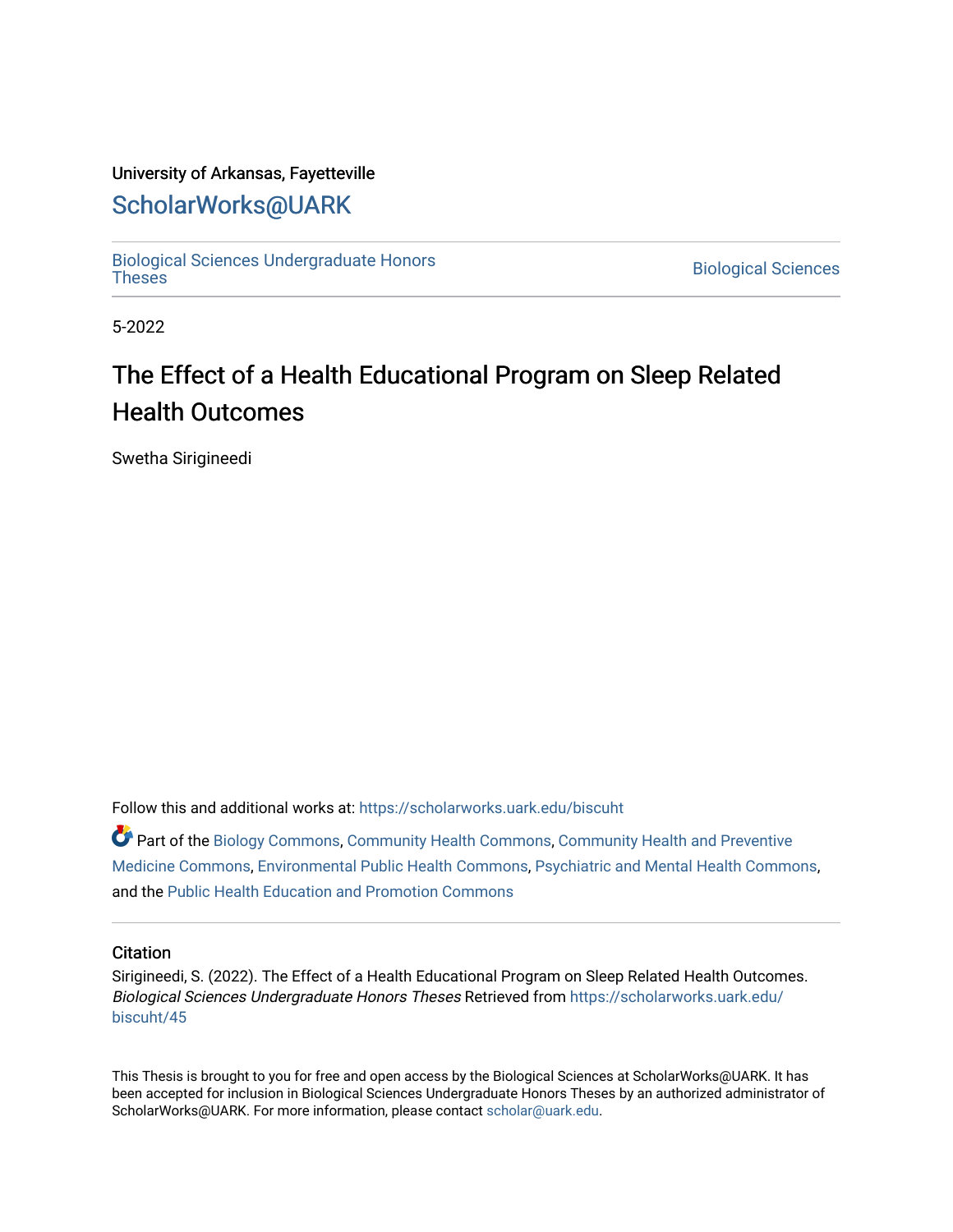### **The Effect of a Health Educational Program on Sleep Related Health Outcomes**

An Honors Thesis submitted in partial fulfillment of the requirements for Honors Studies in

Biology

By

Swetha Sirigineedi

Spring 2022

## Biological Sciences

J. William Fulbright College of Arts and Sciences

**The University of Arkansas**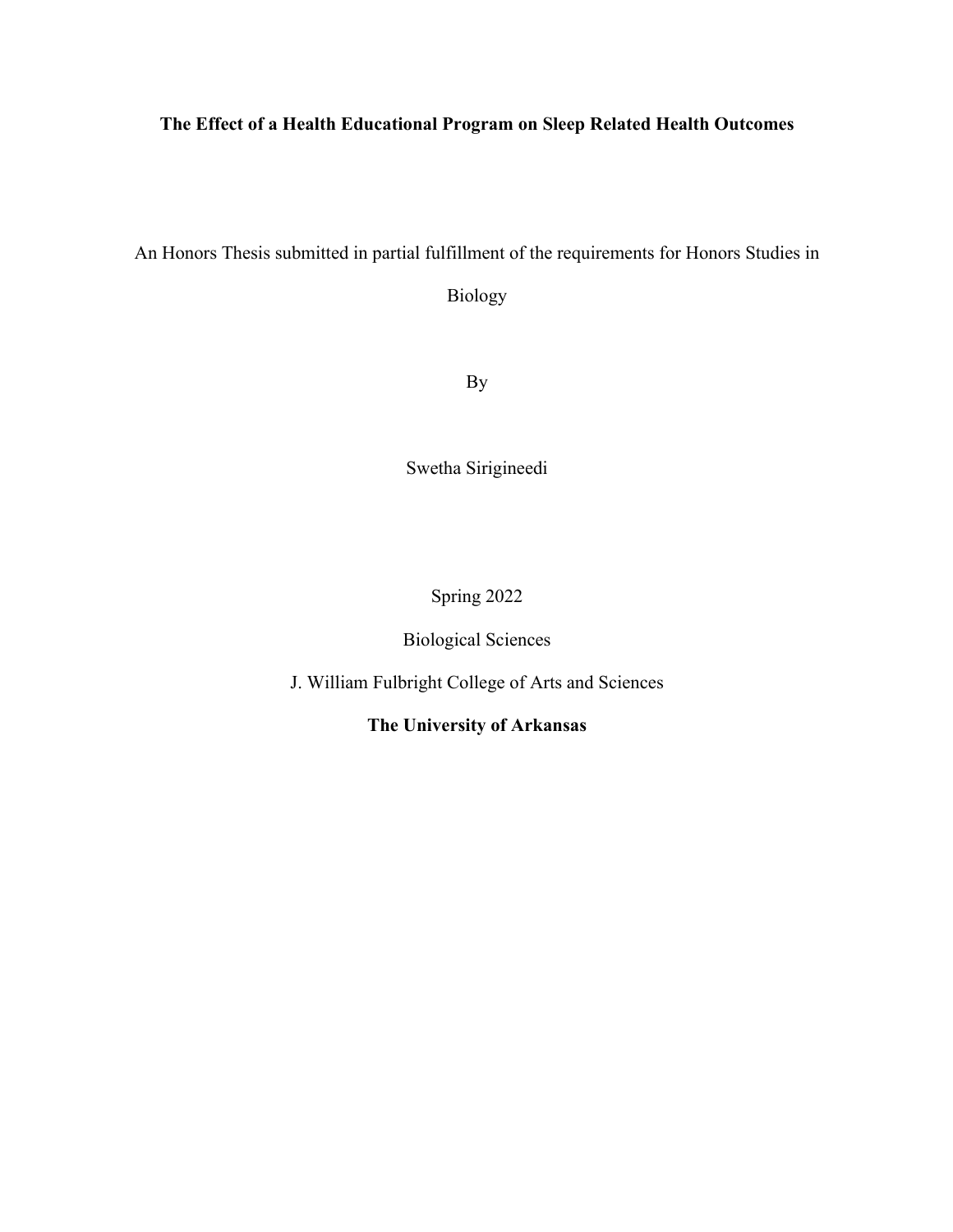|  | <b>Table of Contents</b> |
|--|--------------------------|
|  |                          |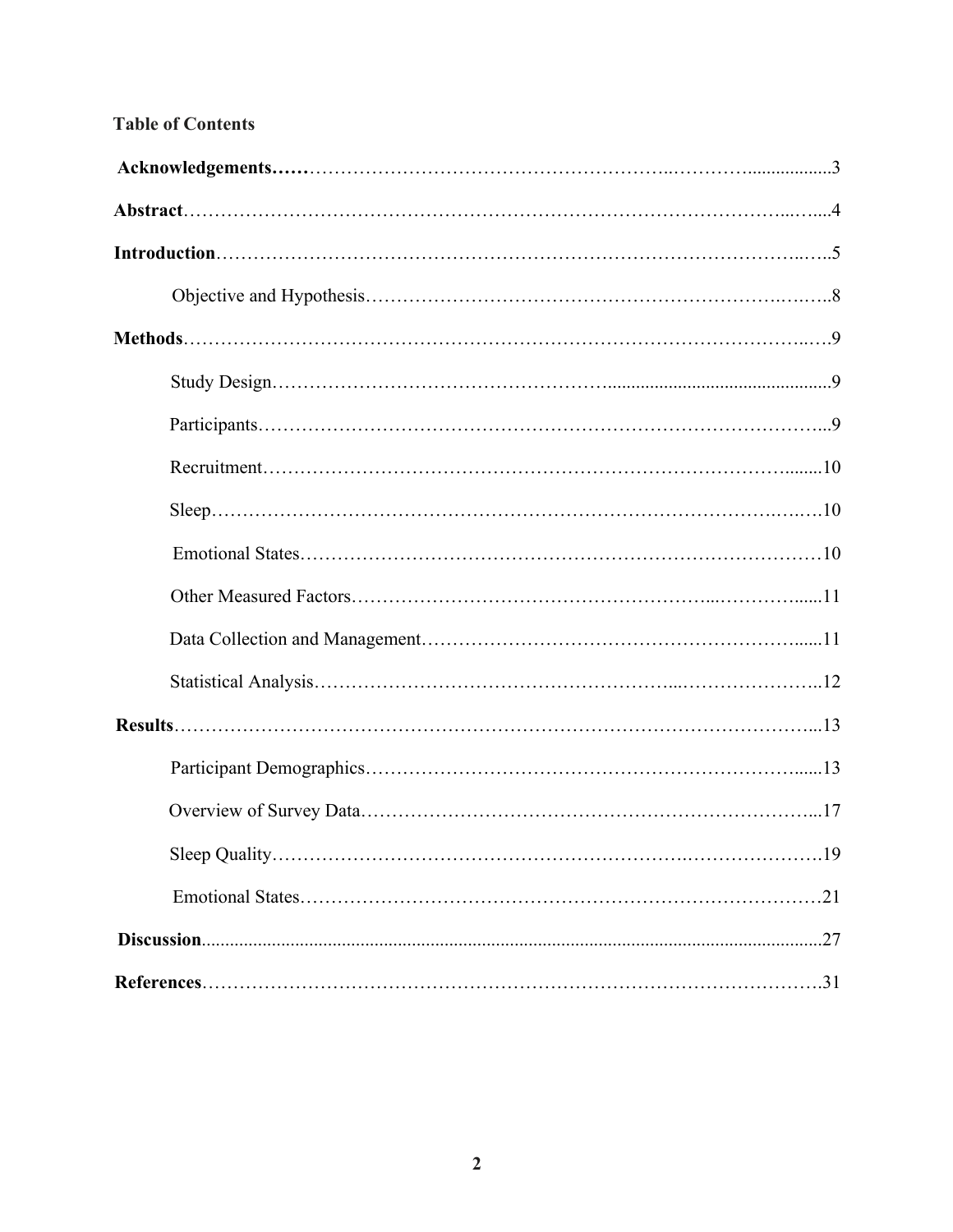#### **Acknowledgements**

I would like to thank my honors thesis mentor Dr. Jamie Baum for her guidance. I am grateful to have had the opportunity and assistance from Dr. Baum to participate in this research. Dr. Baum's feedback and support at every step of the way was very much appreciated. I would also like to thank Dr. Erin Howie Hickey for allowing me to use data from the Diet, Food, Exercise, and Nutrition program surveys and for assisting me when I needed clarification about the data. I would like to thank both the Food Science Department and Exercise Science Research Center for allowing me to complete research through their departments. In addition, I would like to thank Dr. Michael Douglas, Dr. Sarah DuRant, and Dr. Joseph Plavcan for being on my honors thesis committee.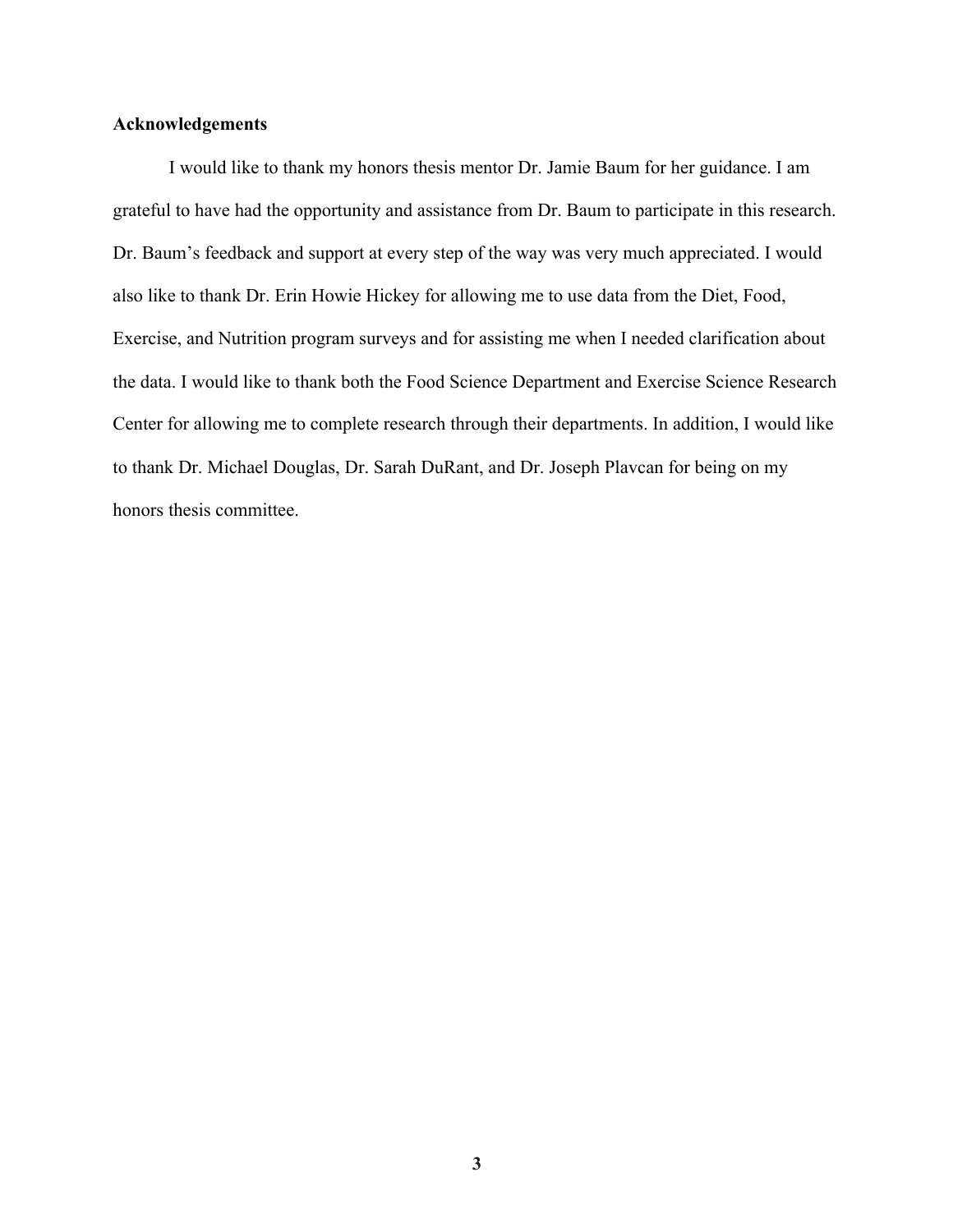#### **Abstract**

Sleep quality has effects on both physical and mental health. Because of this, sleep hygiene is an important health goal. Participation in health programs promoting healthy behaviors has helped people reach their health goals and elicited positive behavior change. Because of this, it was of interest to determine if participation in a virtual, multi-media health education program improved health and wellbeing outcomes of Arkansans. The main objective of this study was to determine the effect of a 20-week behavior and health educational program on the ability of participants to achieve their health goals and improve their health behaviors related to sleep quality. Other aspects of health such as emotional states (depression, anxiety, and stress) over time in the program were also measured. The study used data from surveys taken at 0 weeks, 10 weeks, and 20 weeks to determine changes in sleep quality and emotional states. Sixty-eight people in total participated in the study. Out of the 68 participants, only 17 completed the required survey at all three time points for sleep quality data. Out of 68 total participants, only 19, 18, and 17 participants finished the portions of the survey for depression, anxiety, and stress scores, respectively, at all three times. Sleep quality was measured using the Pittsburgh Sleep Quality Index (PSQI), and emotional states were measured by the Depression, Anxiety and Stress Scale (DASS). A higher sleep quality score indicates poorer sleep quality. Although the mean sleep quality score decreased over the course of the program, the relationship between duration of participation in the program and sleep quality score was not found to be significant. The relationship between duration of participation in the program and emotional state was not found to be significant. Although there was no association found between participation in a health educational program and on sleep quality, more research is still needed with a larger sample size.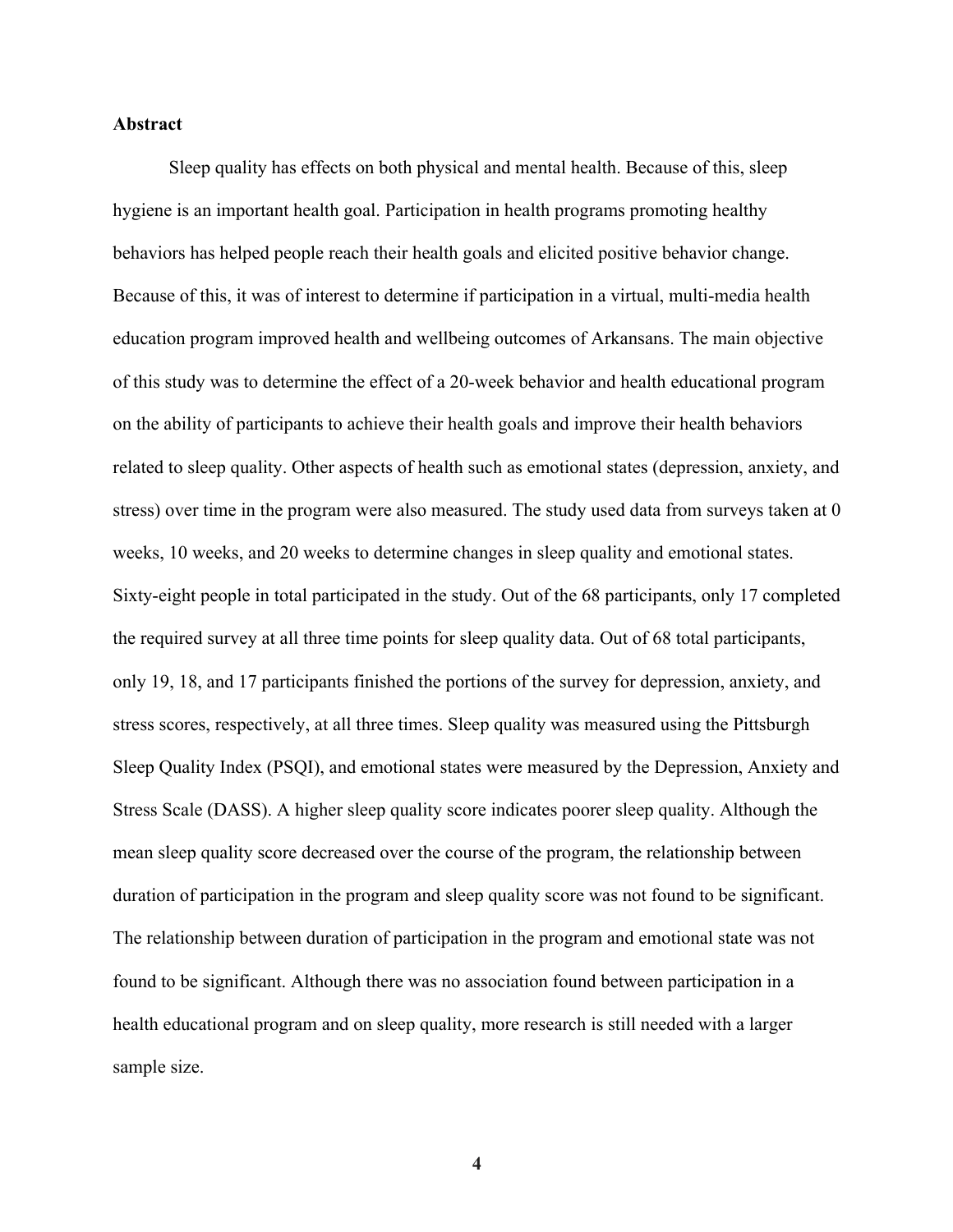#### **Introduction**

Sleep quality has both short-term and long-term effects on health (Medic et al. 2017). Disruptions in sleep have short-term consequences on memory and cognitive deficits, emotional distress, mood disorders, body pains, increased stress responsibility, and an overall reduced quality of life (Medic et al. 2017). Along with these short-term consequences, there are longterm consequences associated with sleep disruptions such as weight related issues, hypertension, cardiovascular disease, type 2 diabetes, and metabolic syndrome (Medic et al. 2017). In a longitudinal sleep cohort study, it has been found that sleep deprivation leads to elevated levels of ghrelin and lower levels of leptin, two hormones important in appetite regulation (Taheri et al. 2004). These changes in levels of ghrelin and leptin contribute to increased appetite. In the study, people with decreased sleep had a higher BMI and had higher fluctuations of ghrelin and leptin hormones (Taheri et al. 2004). This suggests that chronic decreased sleep can potentially lead to obesity due to dysregulated appetite.

 Metabolic syndrome refers to a variety of factors that can predict the risk of type 2 diabetes mellitus and cardiovascular disease (Jennings et al. 2007). Some of these factors include obesity, high blood pressure, high fasting serum concentrations of triglycerides, and low serum high-density lipoprotein cholesterol (Jennings et al. 2007). It was found that sleep quality measured by the Pittsburgh Sleep Quality Index related significantly to three measures of obesity which were body mass index, fat percentage, and waist circumference and three measures of insulin resistance which were fasting glucose concentration, fasting insulin concentration, and estimated insulin resistance. A poor PSQI score was significantly associated with metabolic syndrome (Jennings et al. 2007).

 One study found a significant association between sleep quality and mental and physical health (Clement-Carbonell et al. 2021). Sleep quality was measured by the Pittsburgh Sleep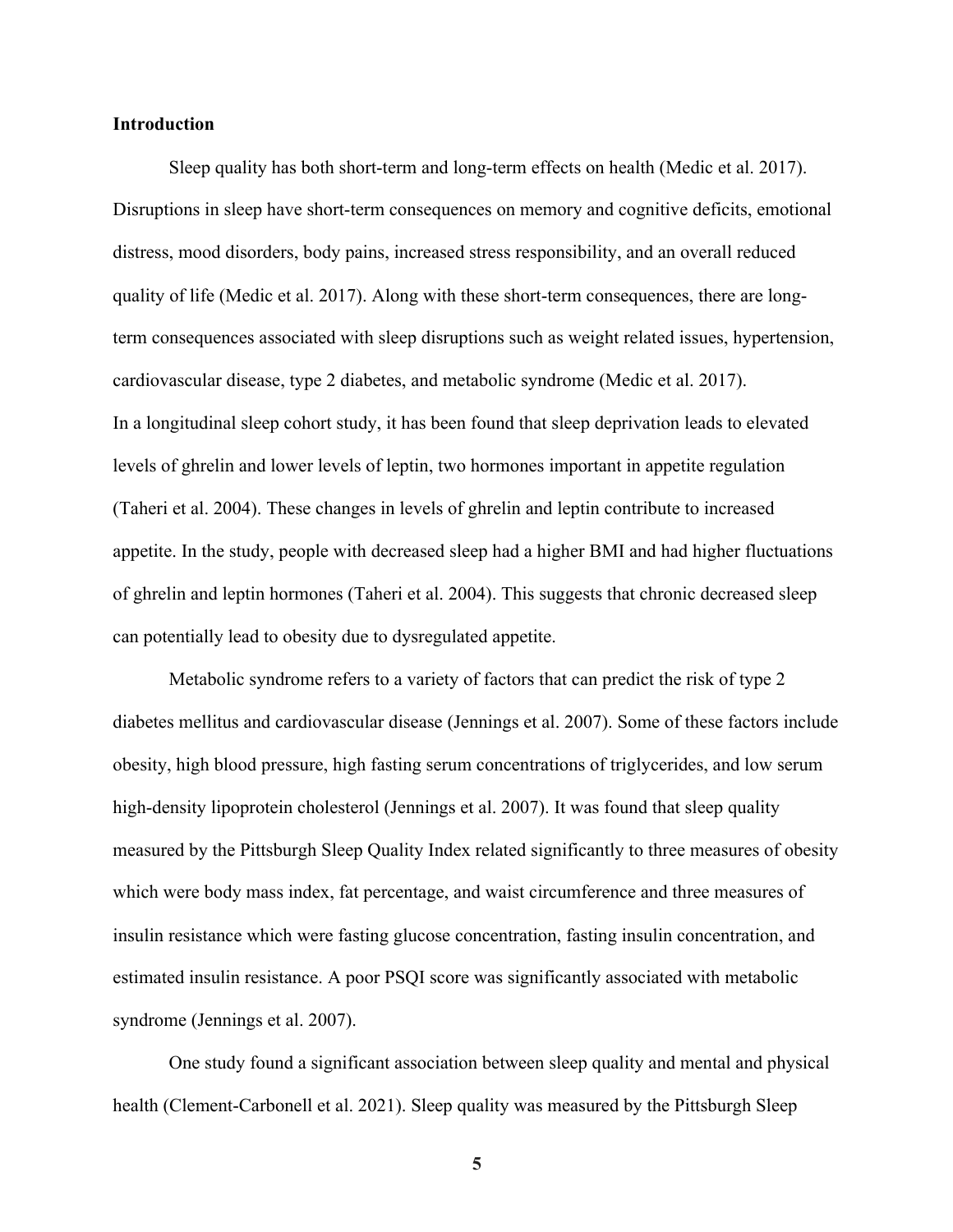Quality Index. This particular study showed a stronger association between sleep quality and mental health than sleep quality and physical health (Clement-Carbonell et al. 2021). This suggests that poor sleep quality could negatively affect mental health.

 For reasons stated above, good quality sleep is important for a healthy life. Setting goals to obtain good quality sleep may prove to be beneficial in the short term and in the long term. Behavioral change can be elicited from participation in programs that promote a healthy lifestyle. The Noom smartphone app is an example of this type of program. On the Noom smartphone app, users set a target weight as their goal. The users also input their current weight and daily food intake. Based on that data and recorded physical activity by the app, Noom provides reports on users' weight trends, nutritional summaries of their diet, and exercise recommendations for their weight loss related goals (Chin et al. 2016). It was found that usage of the app led to successful weight reduction. In a study, 77.9% of the participants who used the app observed weight loss (Chin et al. 2016). It was also found that a critical factor in determining successful weight loss was input frequencies of diet, weight, and exercise (Chin et al. 2016). Regular and increased participation is needed to attain health goals.

 Behavioral lifestyle interventions can not only improve physical health but also mental health. In a systematic review of studies, it has been found that behavioral lifestyle interventions can help treat obesity. It was found that the more intensive and comprehensive a behavioral lifestyle intervention was, there was more success in weight loss for patients with moderate and severe obesity (Lv et al., 2017). In another study of obese older adults, weight loss interventions had a beneficial effect on physical quality of life and mental health (Payne et al. 2018). The researchers in this study believe that the psychological benefits from participation in the weight loss behavioral intervention program are likely due to social support, the effect of weight loss on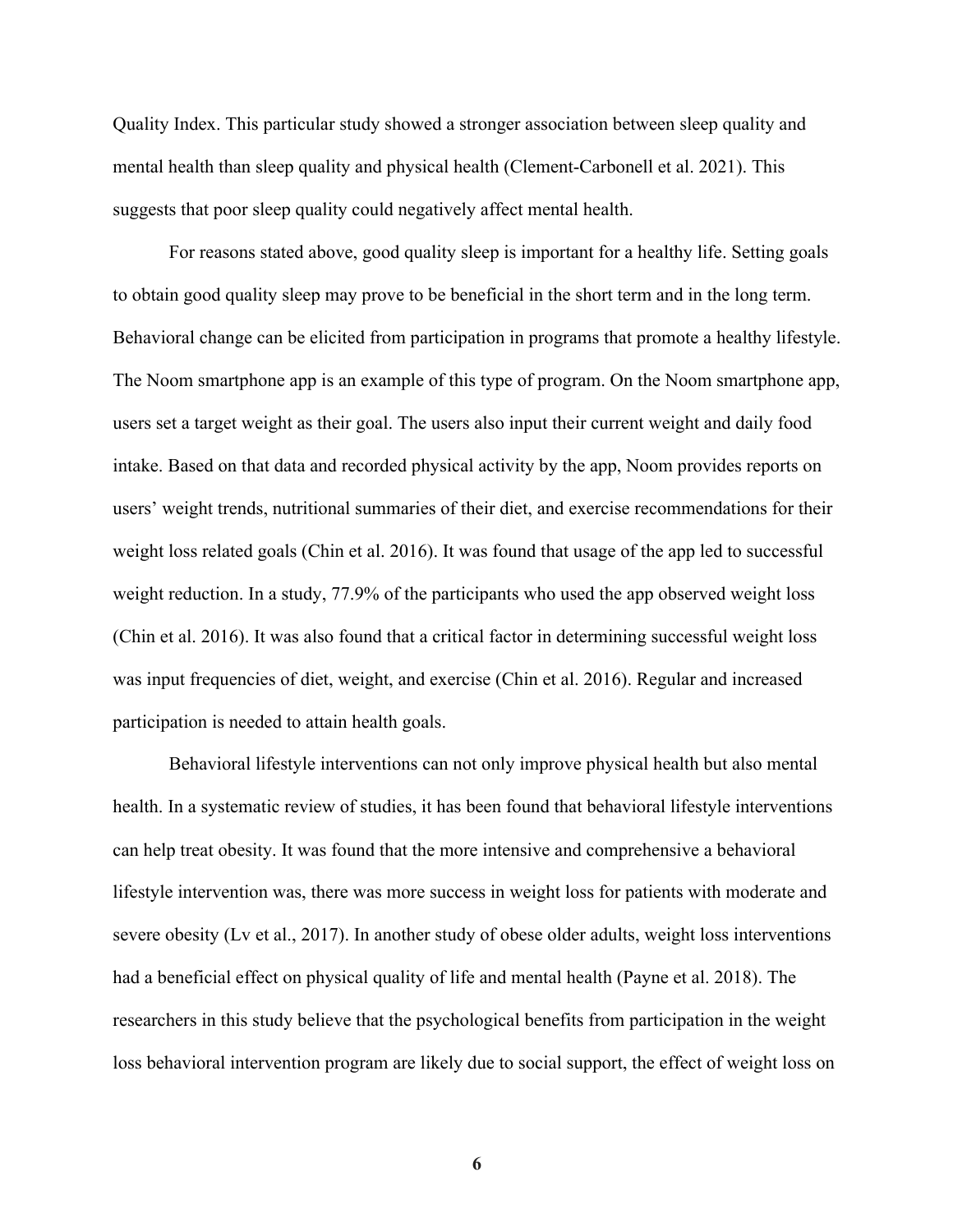health, and improvement in physical function (Payne et al. 2018). Behavioral interventions can help people improve different aspects of their health.

 Participation in health promotion activities can improve health behaviors. This has been found in a study where health care employees participated in health promotion activities. The health promotion activities included lectures by the hospital that promote healthy behaviors. Overall, it was found that increased participation in health promotion activities was associated with engagement in better health behaviors (in diet, exercise, etc.) (Chiou et al. 2014). This is an example of participation in a health program that leads to better health behaviors.

 Another example of a health program improving aspects of health for participation was a five-week psycho-educative health promotion program. In one study, migrants participated in a five-week psycho-educative health promotion program led by community health workers (Wrede et al. 2021). The program promoted health literacy and participants learned more about how to adapt to the situation they were in (being immigrants in another country). This study suggests that health promotion programs have potential to improve mental health (Wrede et al. 2021). Participation in such programs can improve different aspects of health.

 In addition, social support is one technique that helps promote health behavior change. Social support includes material resources, emotional care, and affirmative feedback (Jane et al. 2018). Social support can also simply be the feeling that help is there when it is needed. It has been found that interpersonal connections have a mediating effect on behavior change (Jane et al. 2018). Studies have found that social media is a source of social support for many people (Jane et al. 2018). There are many ways to offer social support to people. Participating in a program that offers social support in any way can help promote healthy behavior change. Social support can lead to physical and mental health benefits.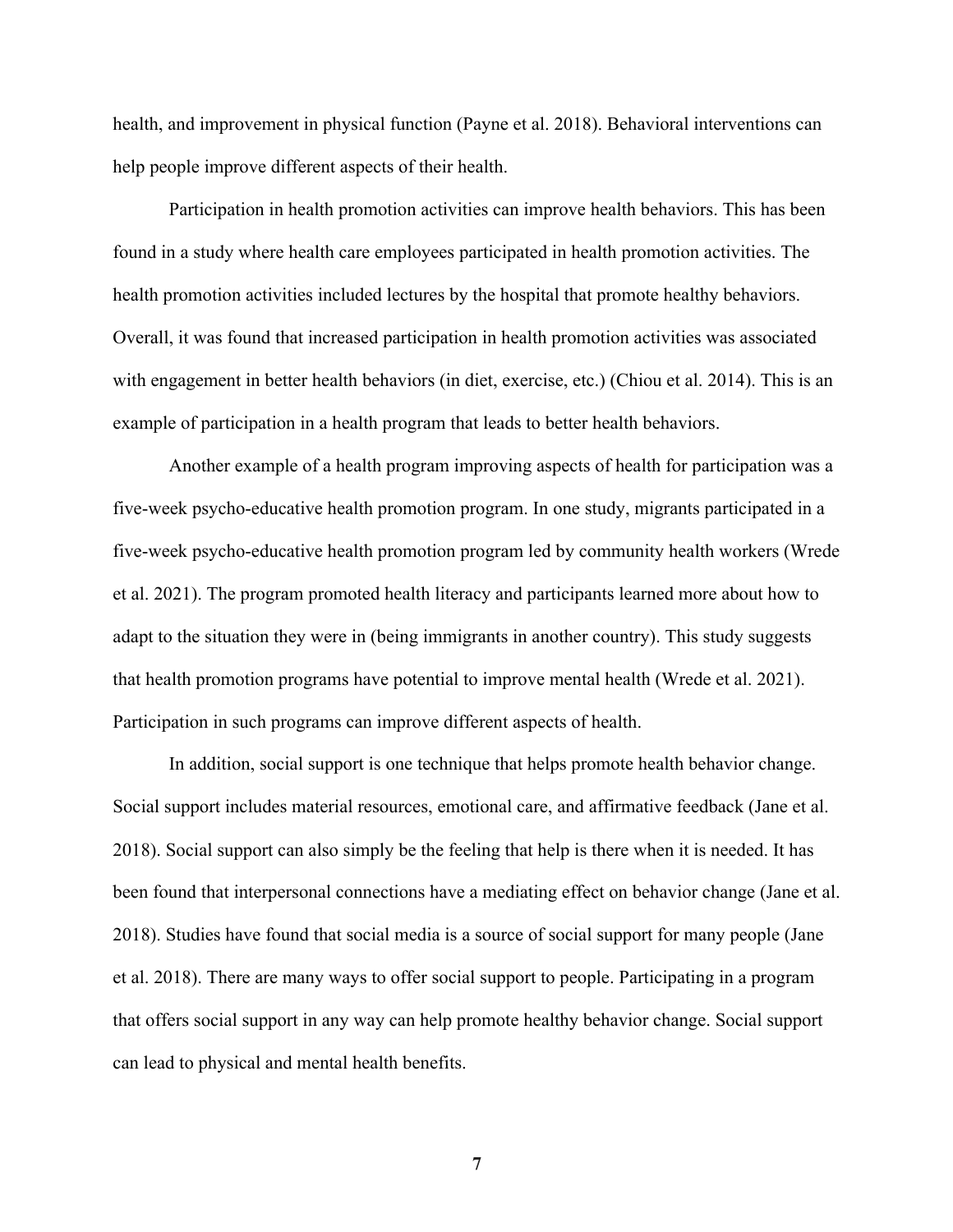Evidence from the National Institute for Health and Clinical Excellence, UK (NICE) suggests that if physicians engage more with patients about smoking cessation, there will be reductions in smoking prevalence (Stead et al. 2009). Educating and engaging people about health can promote beneficial wellness behaviors. Promoting wellness behaviors can have an overall positive impact on health, including physically and mentally. Getting better sleep is a healthy behavior. Behavioral change can be elicited from participation in programs that promote a healthy lifestyle and offer social support.

Since it has been found that health educational programs also have a positive effect on many different aspects of health, this study analyzed the effect of the health educational program on sleep quality and emotional states.

The **objective** of this study was to determine the effect of a 20-week behavior and health educational program on the ability of participants to achieve their health goals and improve their health behaviors related to sleep quality. Other aspects of health such as emotional states (depression, anxiety, and stress) were also measured over the duration of the 20-week behavior and health educational program.

We **hypothesized** that attending the behavior and health program would improve the sleep quality of participants and that increased participation in the program would lead to greater success in attaining their goals related to sleep quality. A secondary hypothesis is that emotional state would improve over time during the attendance of the program.

#### **Research Questions**

The individual research questions in this study are listed below:

1) Is participation in a health educational program associated with increased sleep quality?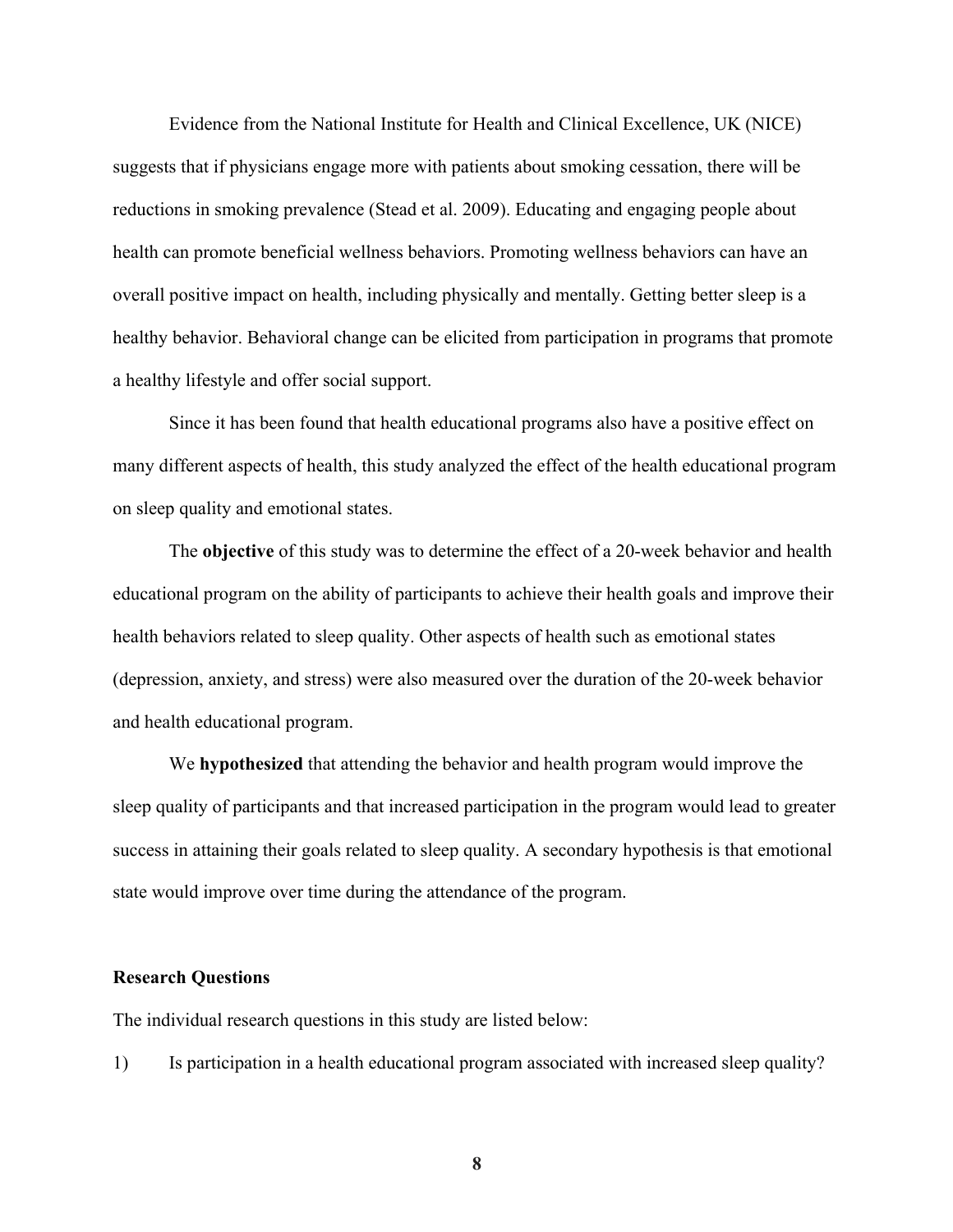- We hypothesized that attending the behavior and health program will improve the sleep quality of participants.
- 2) Is there an association between participation in a health educational program and improved emotional state?
	- We hypothesized that emotional states will improve over time during the attendance of the program.

#### **Materials and Methods**

*Study Design.* Participants followed the DFEND (Diet, Food, Exercise, and Nutrition During social distancing) educational program for 20 weeks. The DFEND3 website has content and information about the program (For reference: https://aaes.uada.edu/centers-andprograms/nutrition/dfend-3/). The DFEND educational program consisted of weekly educational sessions which took place via Zoom. In addition to the weekly educational sessions, participants had the option to talk to personalized coaches in nutrition, physical activity, and behavior each week to ask specific questions pertaining to their health goals. They were also able to participate in a private Facebook group and view tutorials on the Arkansas Nutrition and Exercise YouTube channel. The data came from pre-, mid-, and post-surveys (0 weeks, 10 weeks, and 20 weeks) taken by participants. These surveys were self-reported online questionnaires. This data was collected from February 2021 to July 2022. This study was approved by the Institutional Review Board at the University of Arkansas.

*Participants.* The participants in the study lived throughout Arkansas and included members of the University of Arkansas System community including students, faculty, staff, and community members. Participants had to be 18 years or older and have access to email, internet, and Facebook to participate. There were no additional restrictions for participation in the study. At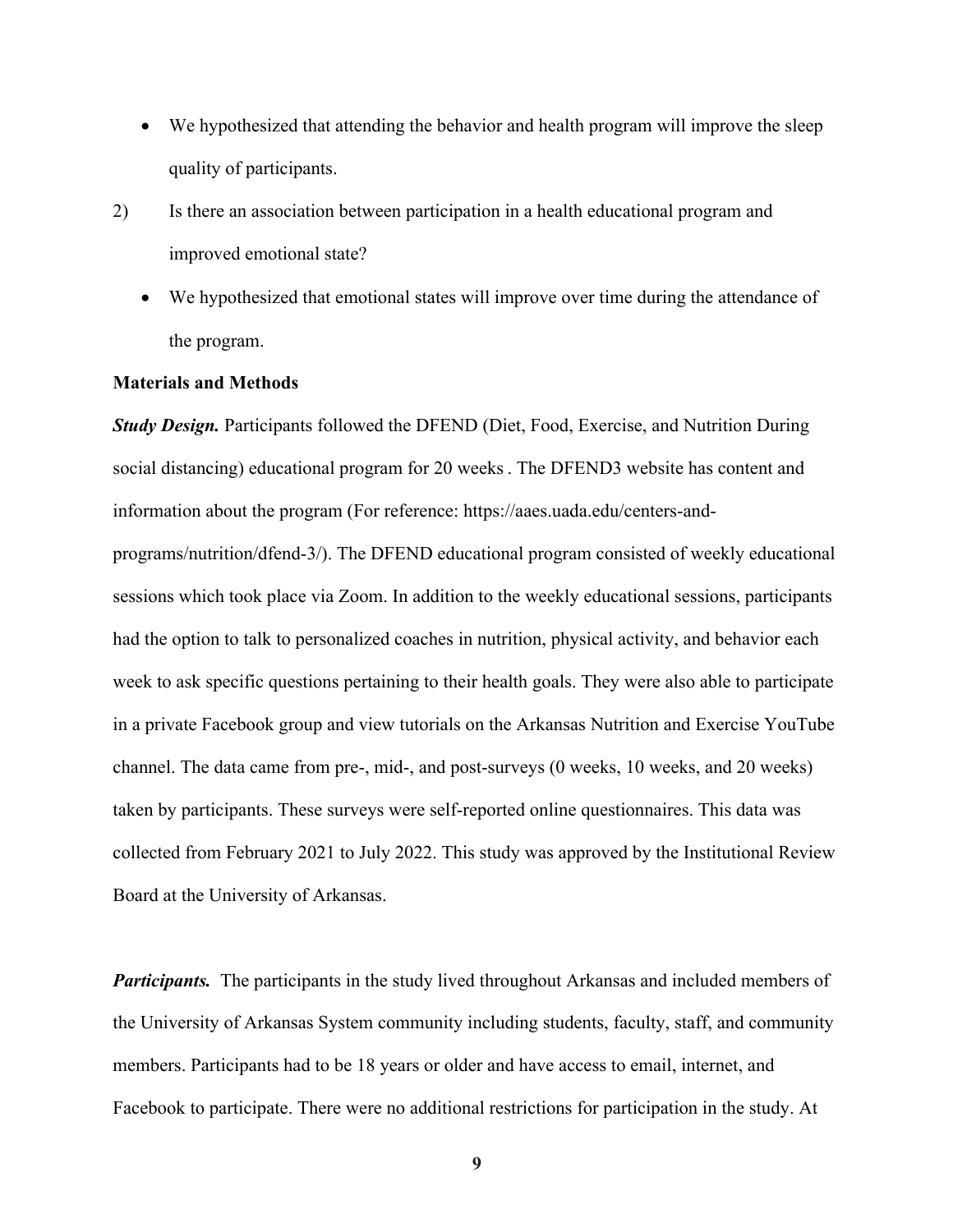the beginning, middle, and end of the study, participants were asked to complete the DFEND digital survey via Qualtrics. The DFEND survey assessed health behaviors, physical and mental health, and student/work-related outcomes. The data in this study came from these surveys.

*Recruitment.* Participants were recruited using advertisements through the University digital newspaper (Arkansas News), the Food Science Department and Center for Human Nutrition websites, and University of Arkansas System Division of Agriculture listservs. Social media, email, and word-of-mouth aided in recruitment as well.

*Sleep.* Sleep quality was assessed through the Pittsburgh Sleep Quality Index (PSQI). Participants completed the PSQI in the DFEND survey at 0 weeks (baseline), 10 weeks, and 20 weeks into the study. The PSQI is a self-rated questionnaire. It assesses sleep quality and disturbances over the duration of one month through a total computed score (Buysee et al. 1989). Seven component scores for subjective sleep quality, sleep latency, sleep duration, habitual sleep efficiency, sleep disturbances, use of sleep medication, and daytime dysfunction are calculated from nineteen individual items on the questionnaire. The sum of the component scores gives a global score (Buysee et al. 1989). The global score measures overall sleep quality. A global score of greater than five indicates poor sleep quality.

*Emotional States.* The Depression, Anxiety and Stress Scale (DASS -21) was used to measure the emotional states of depression, anxiety, and stress. Participants completed the DASS-21 in the DFEND survey at 0 weeks (baseline), 10 weeks, and 20 weeks into the study. It is a selfreported questionnaire where participants rate twenty-one items on how much it applies to them over the previous week, from 0 being "Did not apply to me at all" and 3 being "Applied to me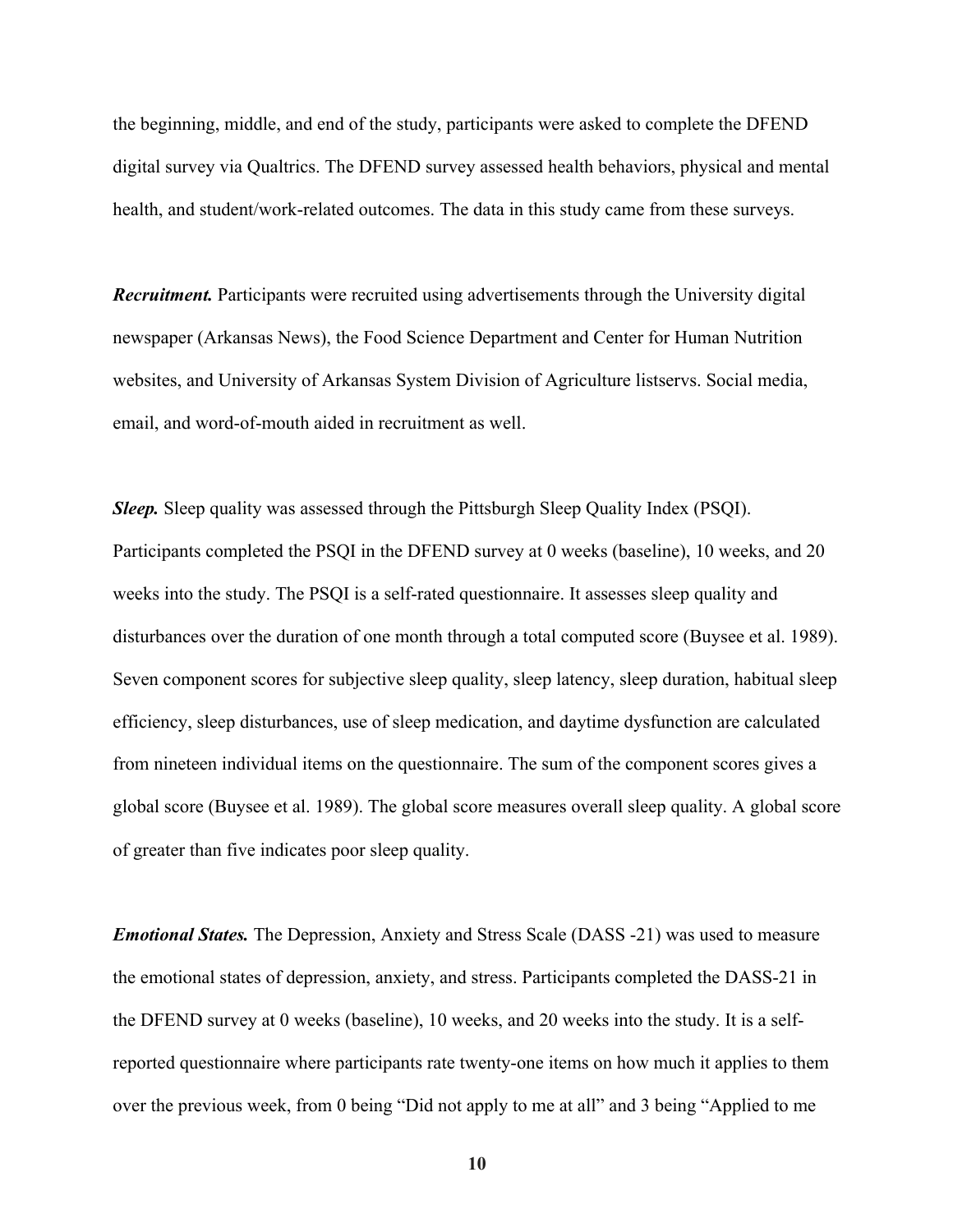very much, or most of the time." (Wood et al. 2010). Participants get three scores for the subscales, depression, anxiety, and stress. Based on the subscale score, the severity for depression, anxiety, and stress emotion states are determined (Wood et al. 2010).

*Other Measured Factors.* Demographic data of the participants were collected including information on pre-existing health conditions. Before each weekly DFEND session, demographic information such as age, gender, location, and ethnicity/race were collected. Participation was measured by Zoom attendance and by views of the session on the YouTube channel. Visits and comments to the Facebook page were recorded in an excel file and stored in a secure file. Participants were asked to take the DFEND survey at the beginning of the program (0 weeks into the program), the middle (at 10 weeks), and at the end of the program (at 20 weeks). The DFEND survey assessed health behaviors, physical and mental health, and student/work-related outcomes. Cognitive performance of participants using questionnaires on presenteeism, absenteeism, and work satisfaction (using the Health and Work Questionnaire) were assessed. Participants also completed the IPAQ (International Physical Activity Questionnaire) long.

*Data Collection and Management.* The data was collected from the DFEND program participants using Qualtrics. The Pittsburgh Sleep Quality Index scores and DASS-21 survey scores at 0 weeks (baseline), 10 weeks, and 20 weeks into the were analyzed using GraphPad Prism Software. The demographic data of the participant population was collected at the beginning of the program. The total number of participants and percentage of participants belonging to a certain race, gender, ethnicity were determined. A gender ratio breakdown was also determined. The number of total participants who reported their age, mean age of total reported participants, and standard deviation of total participants were calculated. The total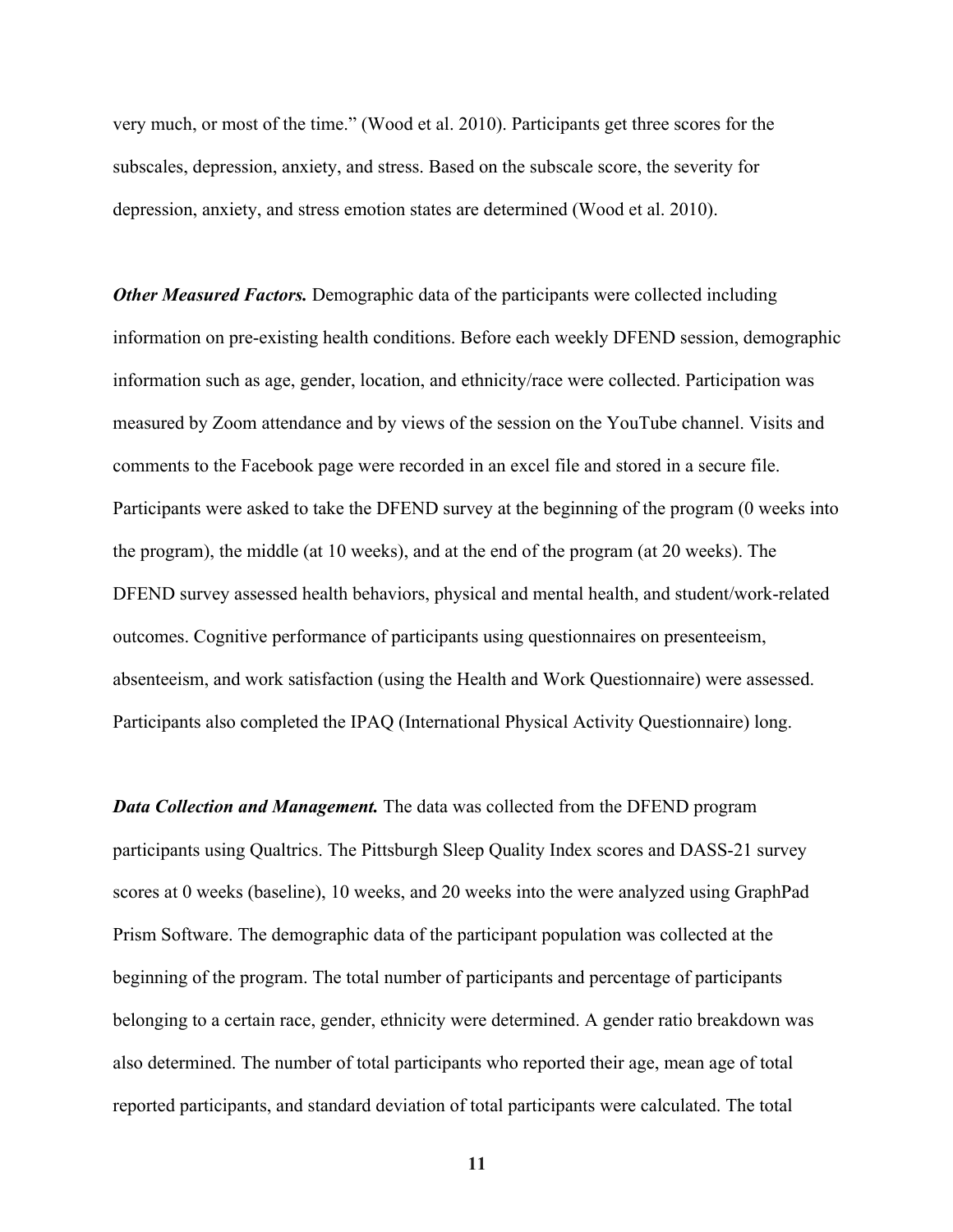number of participants surveyed for having a condition or related health problem and percentage of participants having the condition were determined.

To analyze PSQI and DASS-21 data, these tables were created: a table summarizing all participants who completed the pre-survey, a table summarizing all participants who completed the pre-survey and mid survey, and a table summarizing all participants who completed the presurvey, mid-survey, and post-survey. For PSQI, total participants (n), mean score, standard deviation, and proportion of participants with a global PSQI score of greater than 5 were determined. For DASS-21, total participants (n), mean score, and standard deviation were determined.

#### *Statistical Analysis.*

Sleep

A one-factor analysis of variance (ANOVA) was used to determine if there were statistically significant differences between PSQI scores at different time points (0 weeks, 10 weeks, and 20 weeks). The change between PSQI scores at baseline (0 weeks) and at 20 weeks was calculated and was analyzed to find a statistically significant difference.

#### Emotional States

A one-factor ANOVA was used to determine if there were statistically significant differences between DASS-21 depression scores at different time points (0 weeks, 10 weeks, and 20 weeks). A one- factor ANOVA was used for anxiety and stress scores in the same method.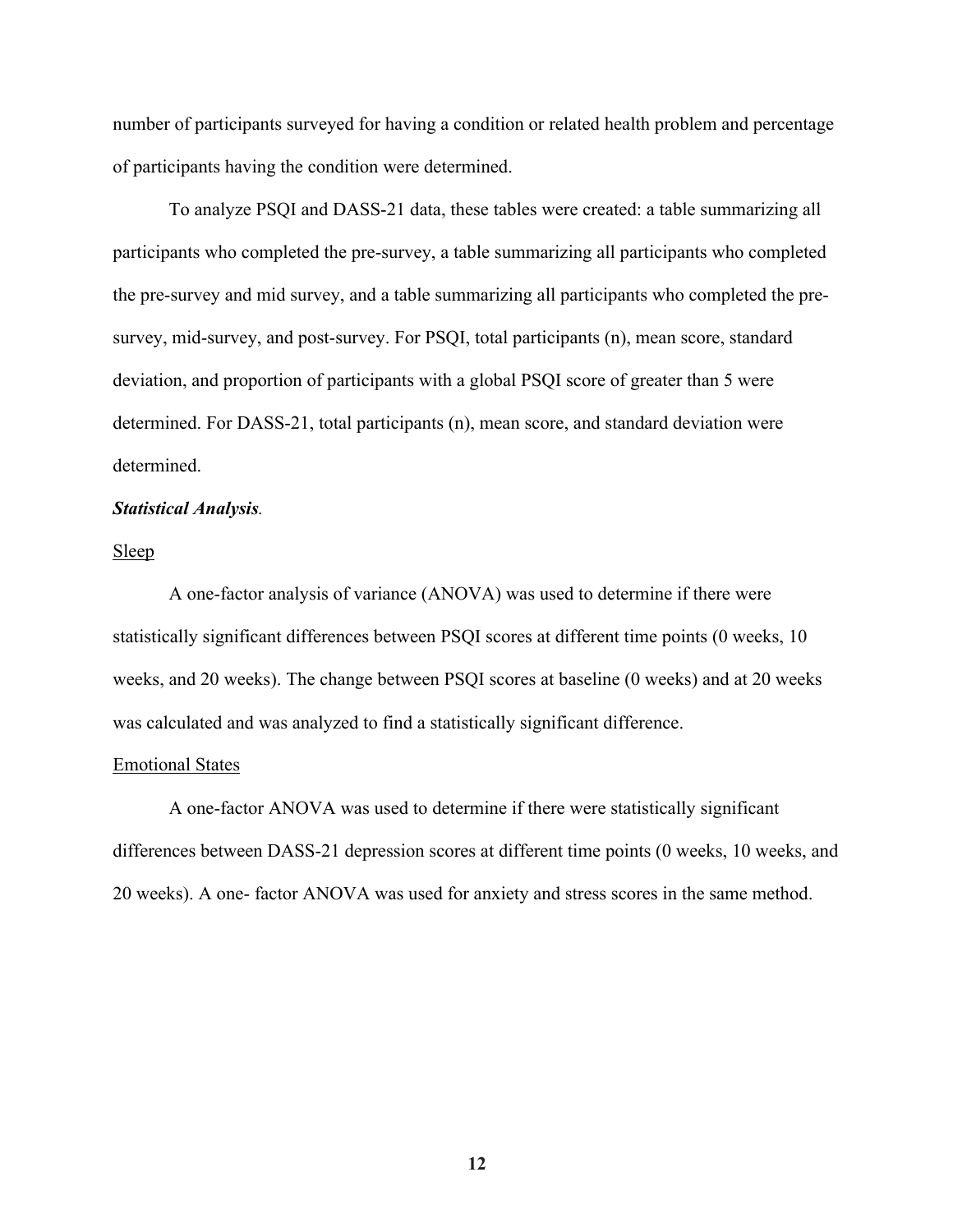#### **Results**

#### Participant Demographics

In total, 68 people participated in the study. The participant demographics are outlined in Table 1. The participant demographics include gender, race, ethnicity, and age. The table shows the total number of participants from each gender, race, and ethnicity subcategory as well as the percentage of participants in each subcategory out of the total sample population. The gender ratio of female to male participants is 5.8:1. 66 out of 68 participants reported age. Table 1 shows the mean age and standard deviation of ages reported by participants.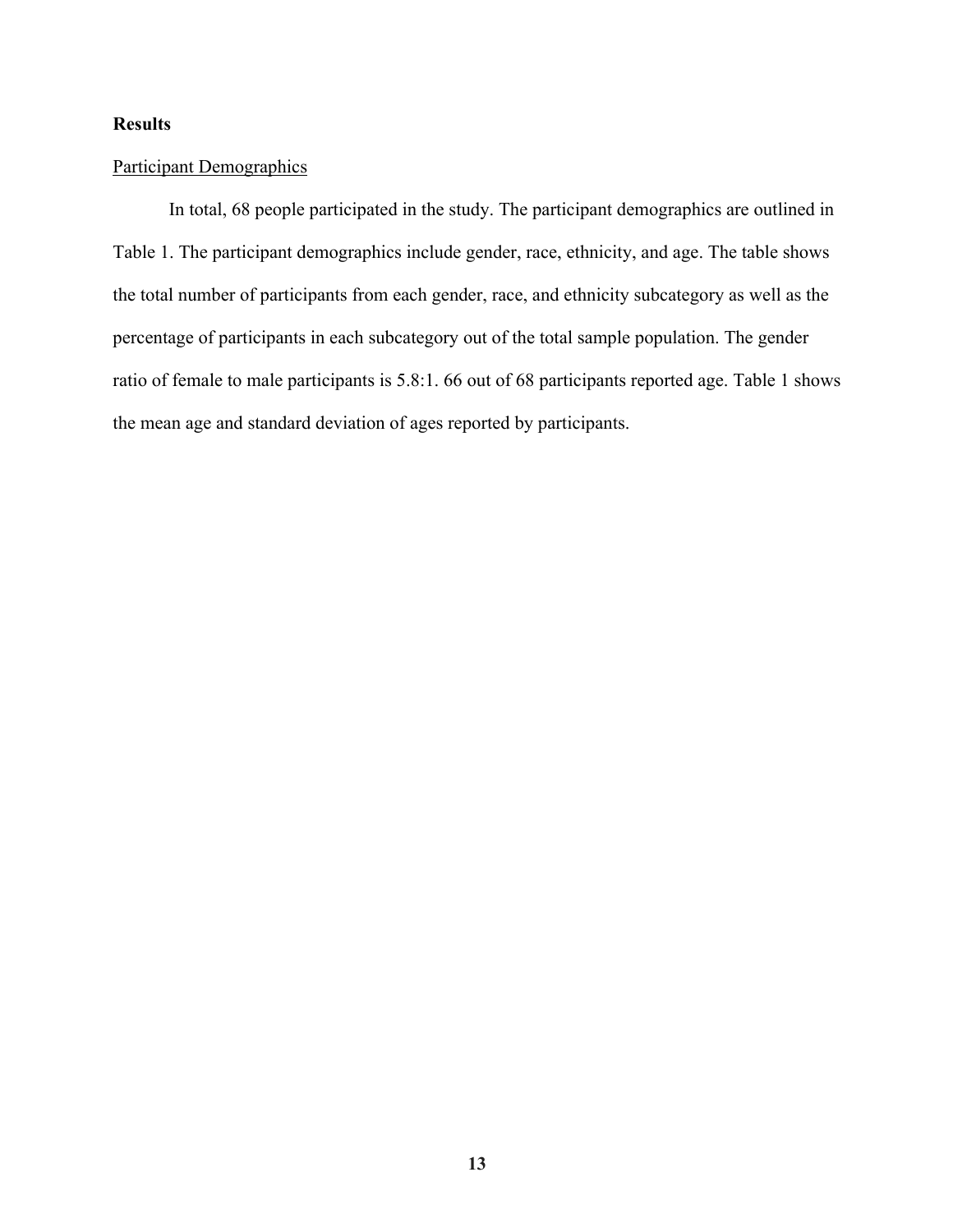## **Table 1. Participant Demographics.** Demographic information of all participants in DFEND

program are listed.

| <b>Population Demographics</b> |                       |                       |  |  |  |  |  |
|--------------------------------|-----------------------|-----------------------|--|--|--|--|--|
|                                | Total (n)             | Percent of Sample (%) |  |  |  |  |  |
| Gender                         |                       |                       |  |  |  |  |  |
| Female                         | 58                    | 85.3                  |  |  |  |  |  |
| Male                           | 10                    | 14.7                  |  |  |  |  |  |
| Race                           |                       |                       |  |  |  |  |  |
| White                          | 51                    | 75.0                  |  |  |  |  |  |
| <b>Black</b>                   | 5                     | 7.3                   |  |  |  |  |  |
| Asian/Pacific Islander         | $\overline{2}$        | 2.9                   |  |  |  |  |  |
| Indian/Alaskan                 | $\overline{2}$        | 2.9                   |  |  |  |  |  |
| Other                          | $8\phantom{1}$        | 11.8                  |  |  |  |  |  |
| Ethnicity                      |                       |                       |  |  |  |  |  |
| Hispanic                       | $\overline{4}$        | 5.9                   |  |  |  |  |  |
| Non-Hispanic                   | 64                    | 94.1                  |  |  |  |  |  |
| Age                            |                       |                       |  |  |  |  |  |
| Total Reported (n)             | Total Reported (Mean) | Total Reported (SD)   |  |  |  |  |  |
| 66                             | 41.3                  | 16.4                  |  |  |  |  |  |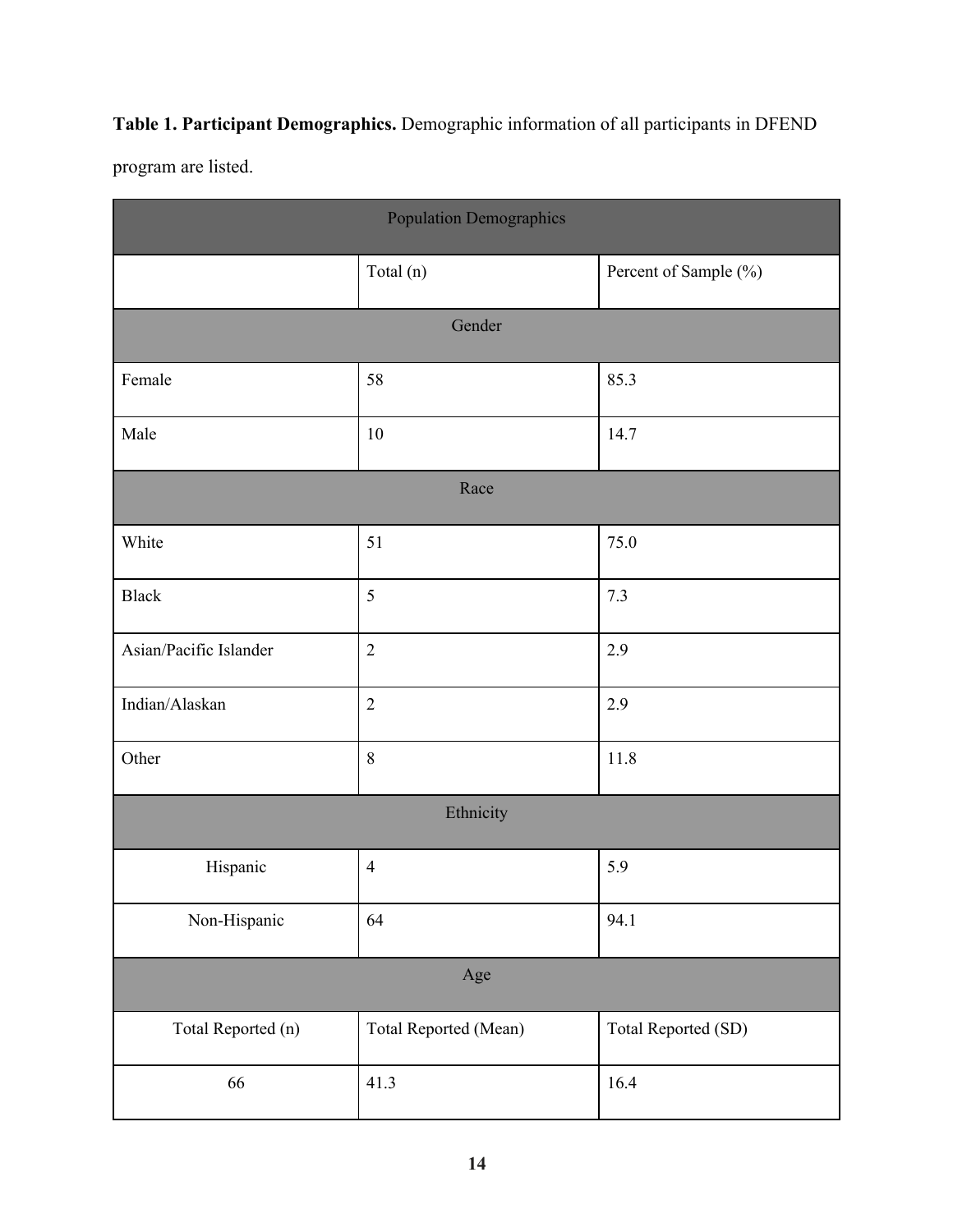Table 2 outlines the total number of participants who responded about a pre-existing condition or related problem, the total number of participants having said pre-existing condition or related problem, the total number of participants not having said pre-existing condition or related problem, and the percentage of participants having the condition out of total participants who were surveyed for the condition.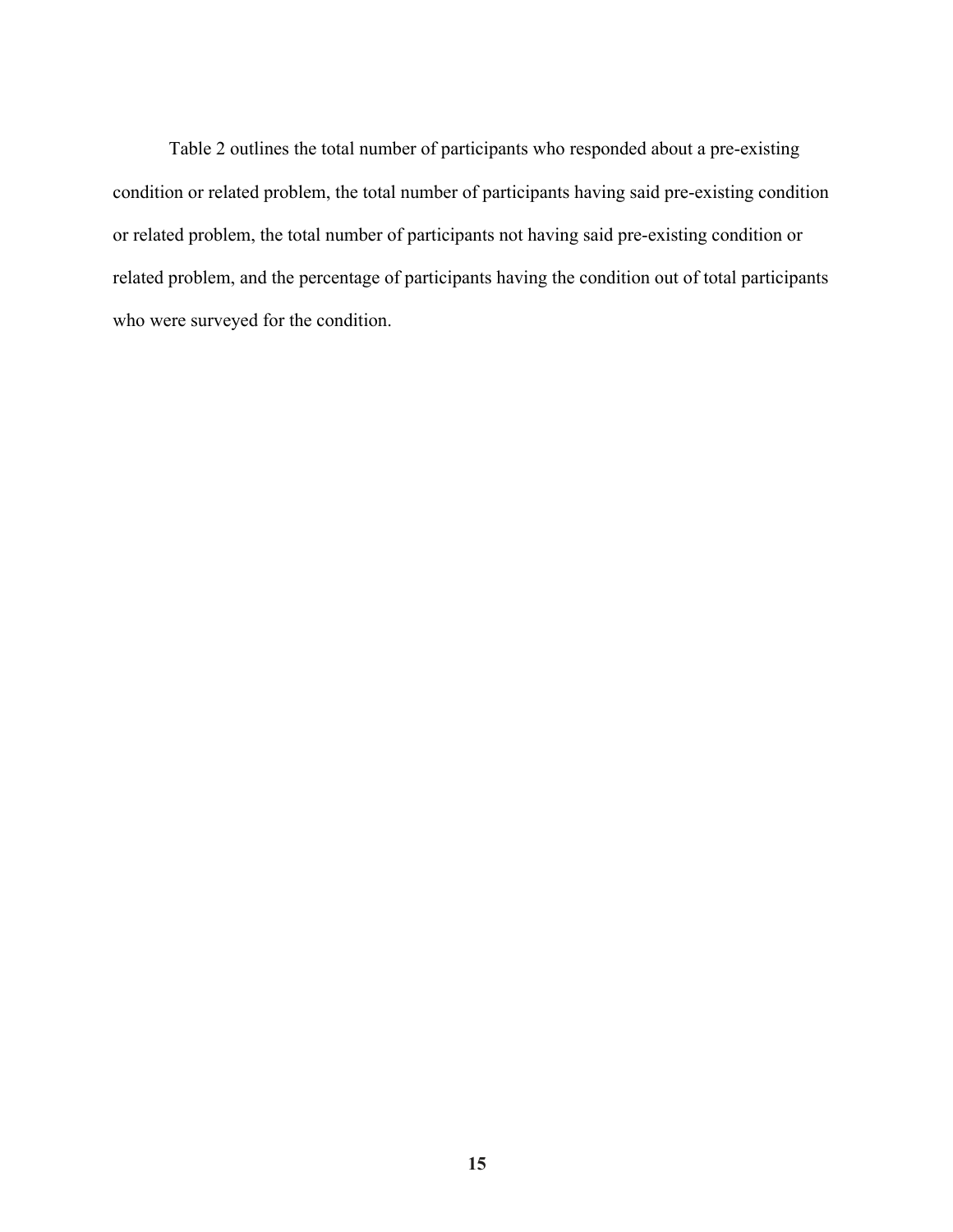**Table 2. Pre-Existing Conditions.** DFEND program participants' pre-existing conditions and related problems are listed.

| <b>Pre-Existing Conditions</b> |                                            |                                                                                 |                                                                             |                                                                                                                |  |  |
|--------------------------------|--------------------------------------------|---------------------------------------------------------------------------------|-----------------------------------------------------------------------------|----------------------------------------------------------------------------------------------------------------|--|--|
|                                | <b>Total Surveyed</b><br>for Condition (n) | <b>Total Reporting</b><br>Not Having<br>Condition or<br>Related<br>Problems (n) | <b>Total Reporting</b><br>Having<br>Condition or<br>Related<br>Problems (n) | Percentage of<br>Those Having<br>Condition or<br>Related<br>Problems out of<br><b>Total Surveyed</b><br>$(\%)$ |  |  |
| Asthma                         | 63                                         | 58                                                                              | 5                                                                           | 7.9                                                                                                            |  |  |
| Hypertension                   | 64                                         | 43                                                                              | 21                                                                          | 32.8                                                                                                           |  |  |
| <b>Bladder</b>                 | 63                                         | 59                                                                              | $\overline{4}$                                                              | 6.4                                                                                                            |  |  |
| CAD                            | 62                                         | 60                                                                              | $\overline{2}$                                                              | 3.2                                                                                                            |  |  |
| Cholesterol                    | 64                                         | 50                                                                              | 14                                                                          | 21.9                                                                                                           |  |  |
| Epilepsy                       | 63                                         | 62                                                                              | $\mathbf{1}$                                                                | 1.6                                                                                                            |  |  |
| Kidney                         | 63                                         | 61                                                                              | $\overline{2}$                                                              | 3.2                                                                                                            |  |  |
| Headache                       | 63                                         | 50                                                                              | 13                                                                          | 20.6                                                                                                           |  |  |
| Anemia                         | 63                                         | 52                                                                              | 11                                                                          | 17.5                                                                                                           |  |  |
| <b>Diabetes</b>                | 64                                         | 61                                                                              | 3                                                                           | 4.7                                                                                                            |  |  |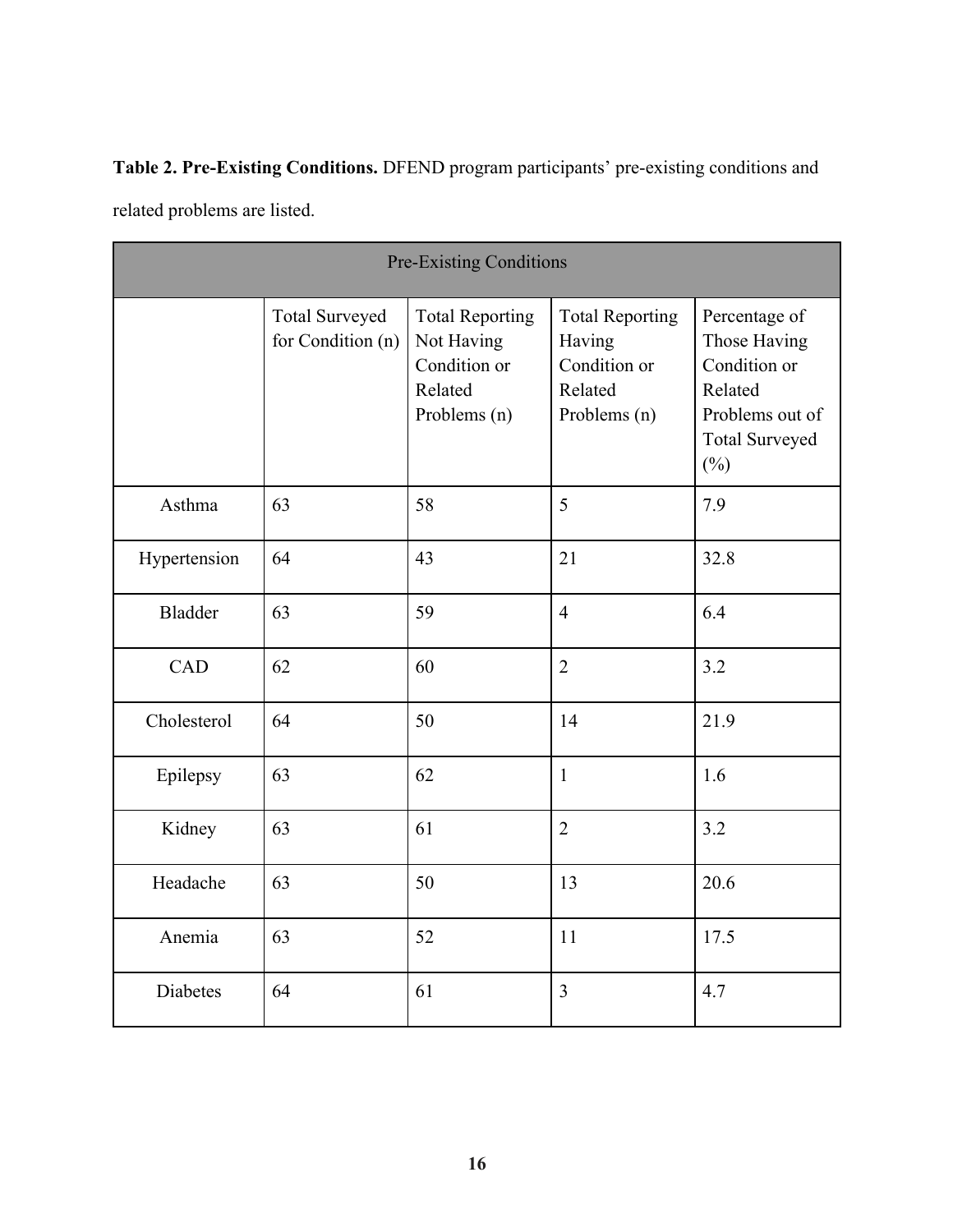#### Overview of Survey Data

 Table 3 outlines the total number of participants who completed the PSQI and DASS-21 survey at 0 weeks, 10 weeks, and 20 weeks into the study, total mean score, and standard deviation for PSQI and DASS scores. Table 3 also shows the proportion of the population at each of the three times with a PSQI global score of greater than 5, indicating poor sleep quality.

A total of 17 participants out of 68 participants in the DFEND program completed all three PSQI surveys at 0 weeks, 10 weeks, and 20 weeks.

 For the DASS-21 survey, 19 participants had depression subscale scores for all three survey time periods (0, 10, and 20 weeks). 18 participants had anxiety subscale scores at 0, 10, and 20 weeks. 17 participants had stress subscale scores at 0, 10, and 20 weeks. This discrepancy of participants may be due to skipped questions in a subscale in the DASS-21 survey.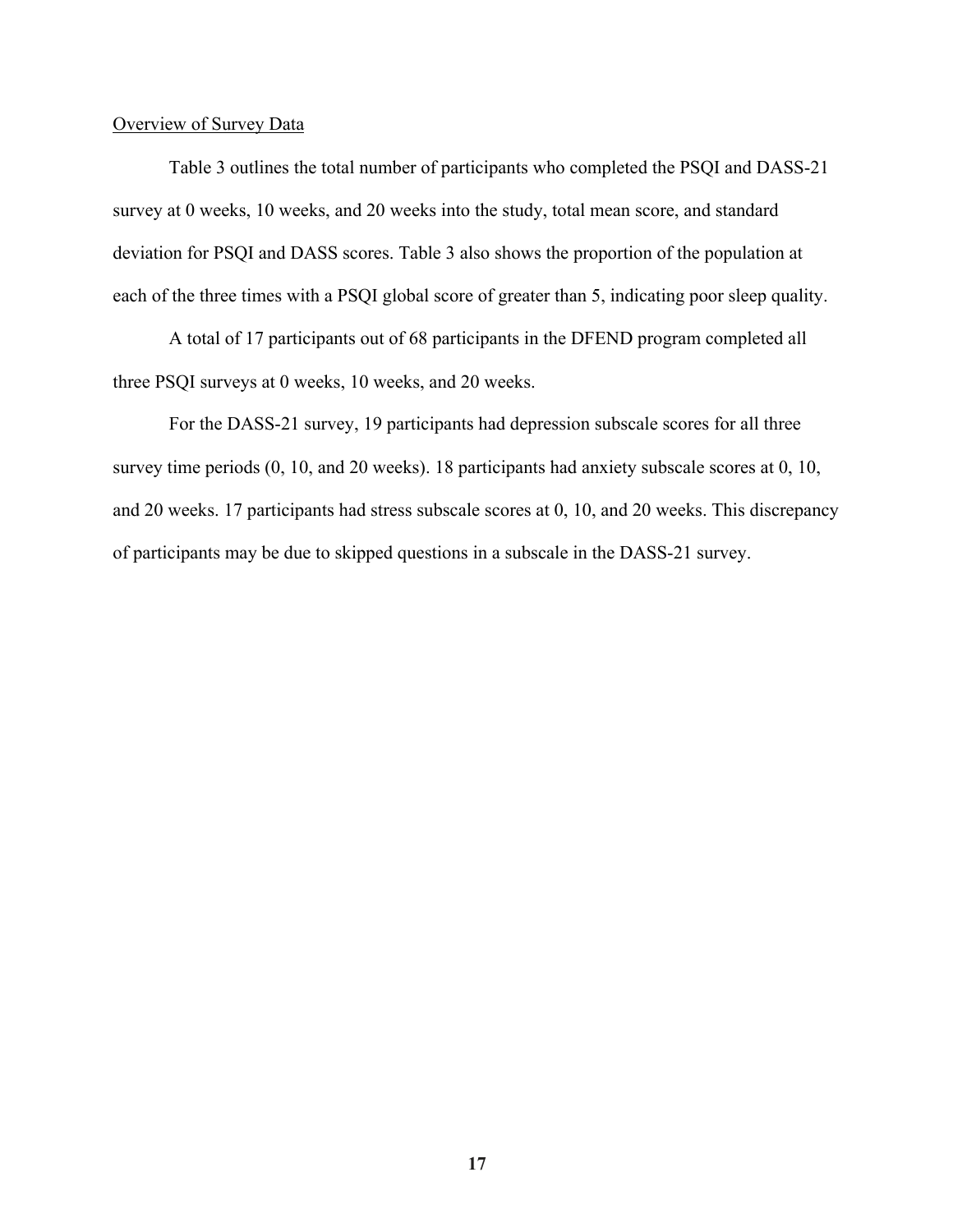|                         | Total (n)        | <b>Total Score</b><br>(Mean) | Total<br>(SD) | Proportion of<br>Population with<br>Score $>5$ (Poor<br>sleep) |  |  |  |
|-------------------------|------------------|------------------------------|---------------|----------------------------------------------------------------|--|--|--|
| PSQI 0 Weeks (Baseline) |                  |                              |               |                                                                |  |  |  |
|                         | 17               | 5.76                         | 3.15          | 0.59                                                           |  |  |  |
| PSQI 10 Weeks           |                  |                              |               |                                                                |  |  |  |
|                         | 17               | 5.00                         | 2.35          | 0.53                                                           |  |  |  |
| PSQI 20 Weeks           |                  |                              |               |                                                                |  |  |  |
|                         | 17               | 4.29                         | 3.25          | 0.18                                                           |  |  |  |
|                         |                  |                              |               |                                                                |  |  |  |
|                         | Total (n)        | <b>Total Score</b><br>(Mean) | Total (SD)    |                                                                |  |  |  |
|                         |                  | DASS-21 0 Weeks (Baseline)   |               |                                                                |  |  |  |
| Depression              | 19               | 7.26                         | 5.59          |                                                                |  |  |  |
| Anxiety                 | 18               | 5.33                         | 4.28          |                                                                |  |  |  |
| <b>Stress</b>           | 17               | 8.47                         | 8.20          |                                                                |  |  |  |
|                         | DASS-21 10 Weeks |                              |               |                                                                |  |  |  |
| Depression              | 19               | 6.11                         | 5.44          |                                                                |  |  |  |
| Anxiety                 | 18               | 5.78                         | 5.17          |                                                                |  |  |  |
| <b>Stress</b>           | 17               | 8.24                         | 6.12          |                                                                |  |  |  |
| DASS-21 20 Weeks        |                  |                              |               |                                                                |  |  |  |
| Depression              | 19               | 6.11                         | 6.58          |                                                                |  |  |  |
| Anxiety                 | $18\,$           | 3.11                         | 2.59          |                                                                |  |  |  |
| <b>Stress</b>           | 17               | 8.24                         | 8.69          |                                                                |  |  |  |

**Table 3. Survey Data.** PSQI and DASS score information for 0, 10, and 20 weeks are listed.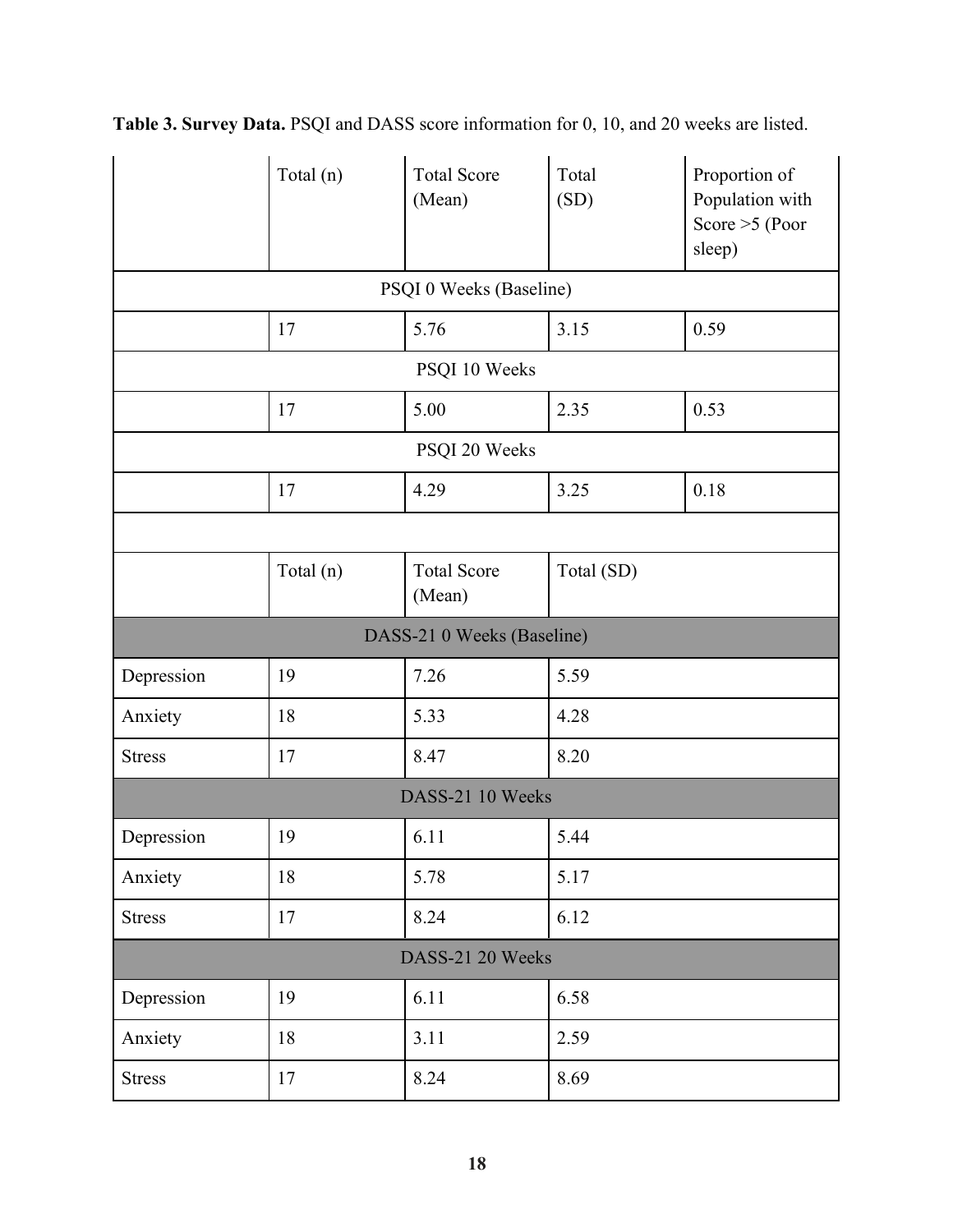#### Sleep Quality

Figure 1 shows plot points of all the PSQI global scores of the participants as well as the mean score of all the participants at different time points (0 weeks, 10 weeks, and 20 weeks). It also shows the plot points of changes in PSQI scores for all the participants from baseline 0 weeks to 20 weeks and the mean change from baseline 0 weeks to 20 weeks. Figure 2 shows only the mean PSQI global scores of all the participants at different time points (0 weeks, 10 weeks, and 20 weeks).

The one-factor ANOVA determined if there were statistically significant differences between PSQI scores at different time points (0 weeks, 10 weeks, and 20 weeks). The p-value was 0.3546. Since it was greater than 0.05, there was not a significant difference among the mean PSQI scores at different time points.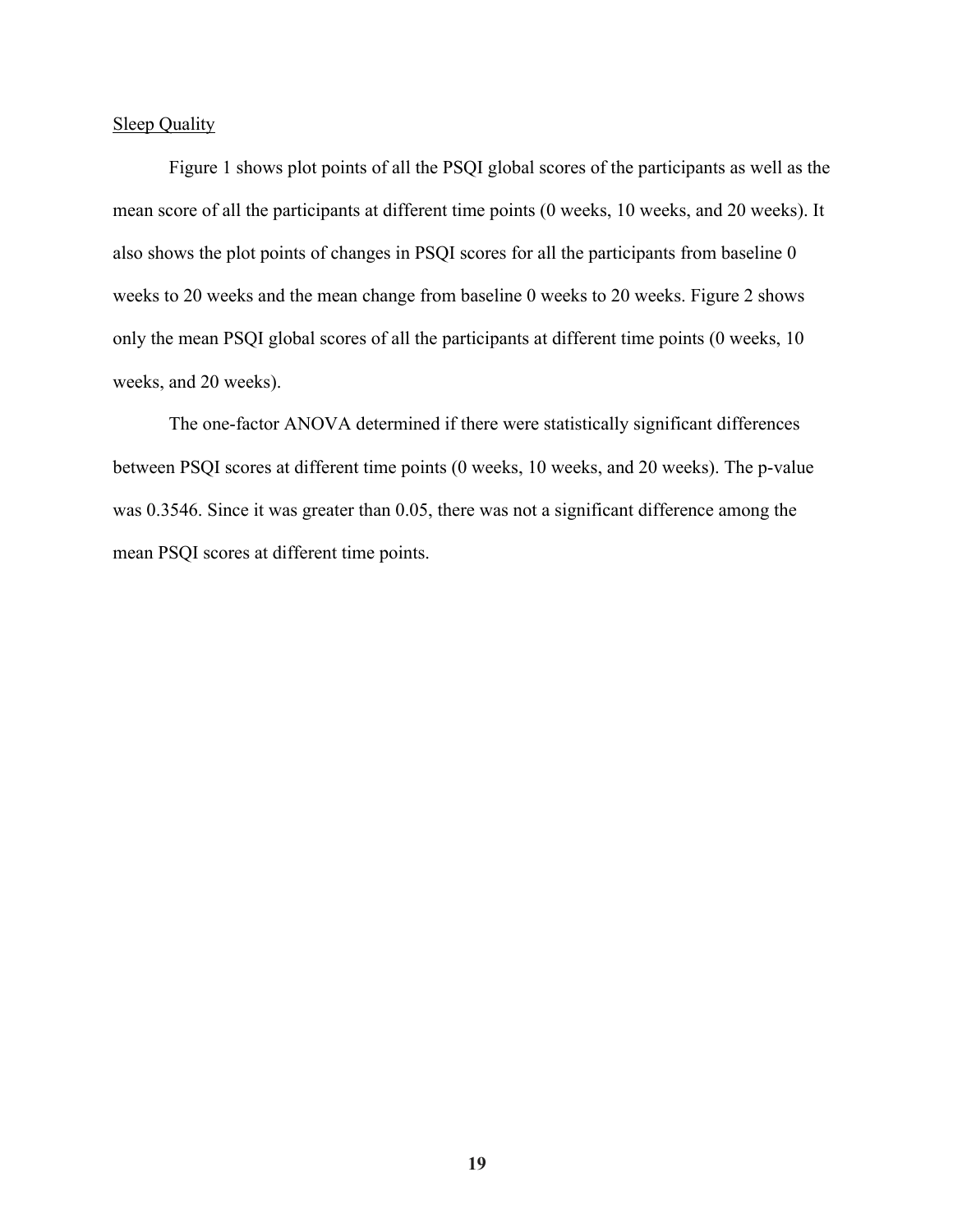**Figure 1. PSQI Global Scores.** PSQI global scores for the three survey time points and PSQI score change (from 0 weeks to 20 weeks) of participants are represented by black dots. The mean score of participants for the three survey time points and mean score change of participants are represented by bars. Error bars represent the standard deviation of data.

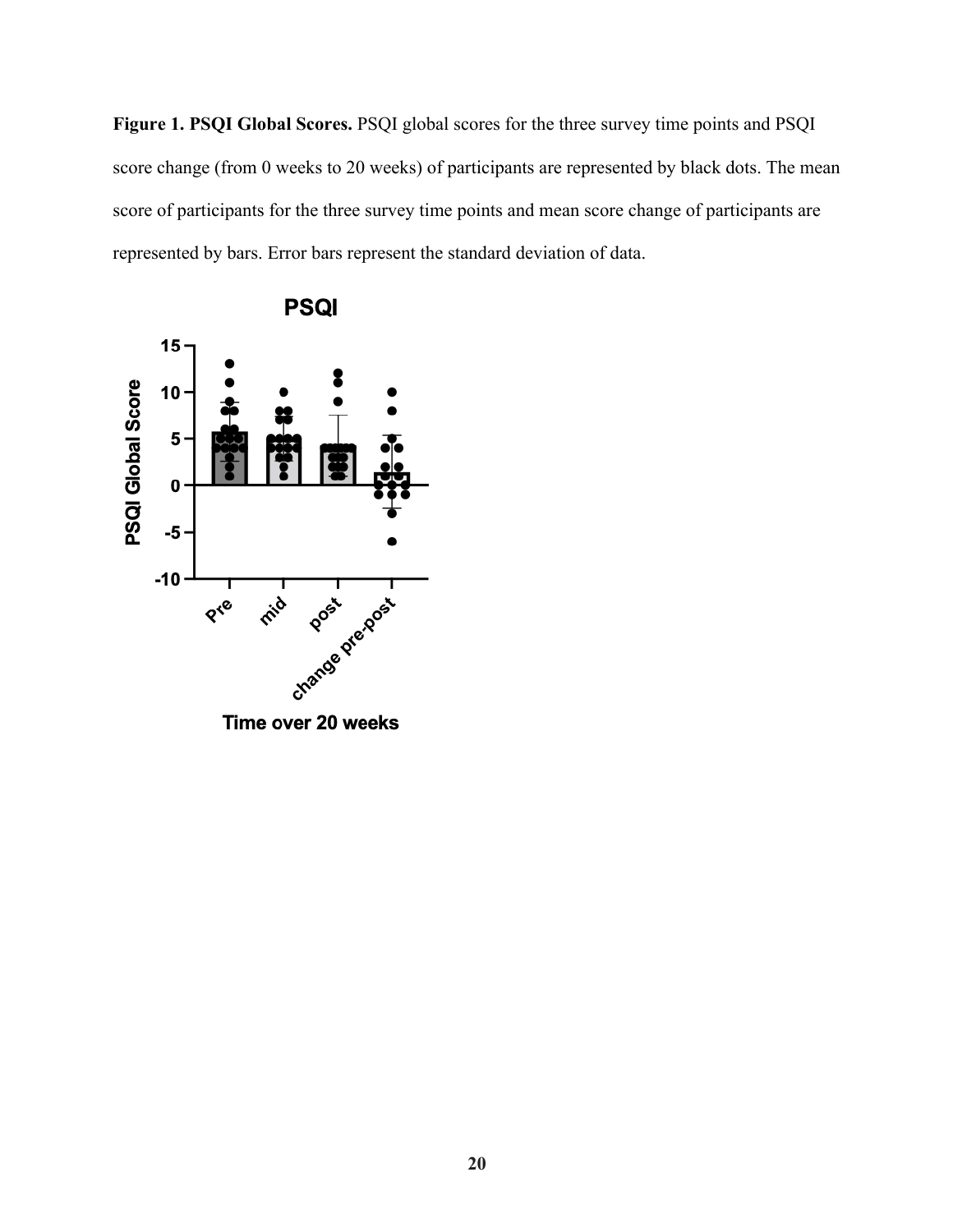**Figure 2. PSQI Global Scores Mean.** The mean PSQI global score of participants for the three survey time points and the mean score change of participants are indicated by bars. Error bars represent the standard deviation of data.



Emotional States

Figure 3 shows plot points of all the DASS depression scores of the participants as well as the mean score of all the participants at different time points (0 weeks, 10 weeks, and 20 weeks). It also shows the plot points of changes in DASS depression scores for all the participants from baseline 0 weeks to 20 weeks and the mean change from baseline 0 weeks to 20 weeks. Figures 5 and 7 outline the same type of information as Figure 3 but for anxiety and stress data respectively.

Figure 4 shows only the mean DASS depression scores of all the participants at different time points (0 weeks, 10 weeks, and 20 weeks). Figures 6 and 8 outline the same type of information as Figure 4 but for anxiety and stress data respectively.

One-factor ANOVA was used for each subscale (depression, anxiety, and stress) to determine statistically significant differences between DASS scores at different time points (0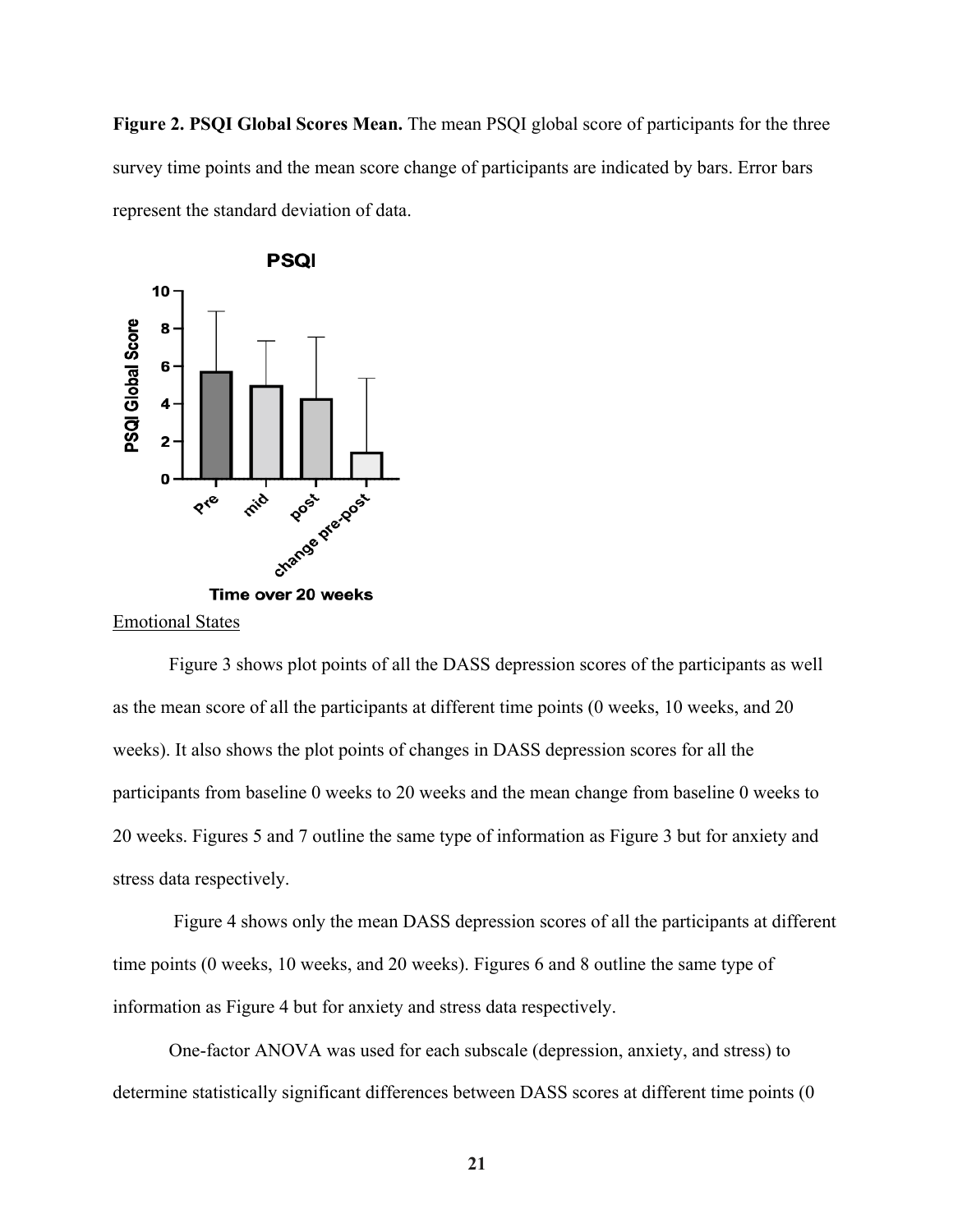weeks, 10 weeks, and 20 weeks). For depression scores, the p-value was 0.8208, and therefore it was not statistically significant. For anxiety scores, the p-value was 0.1296, and therefore not statistically significant. For stress scores, the p-value was 0.9948, and not statistically significant.

**Figure 3. DASS-21 Depression Scores.** DASS depression scores for the three survey time points and PSQI score change (from 0 weeks to 20 weeks) of participants are represented by black dots. The mean score of participants for the three survey time points and mean score change of participants are represented by bars. Error bars represent the standard deviation of data.

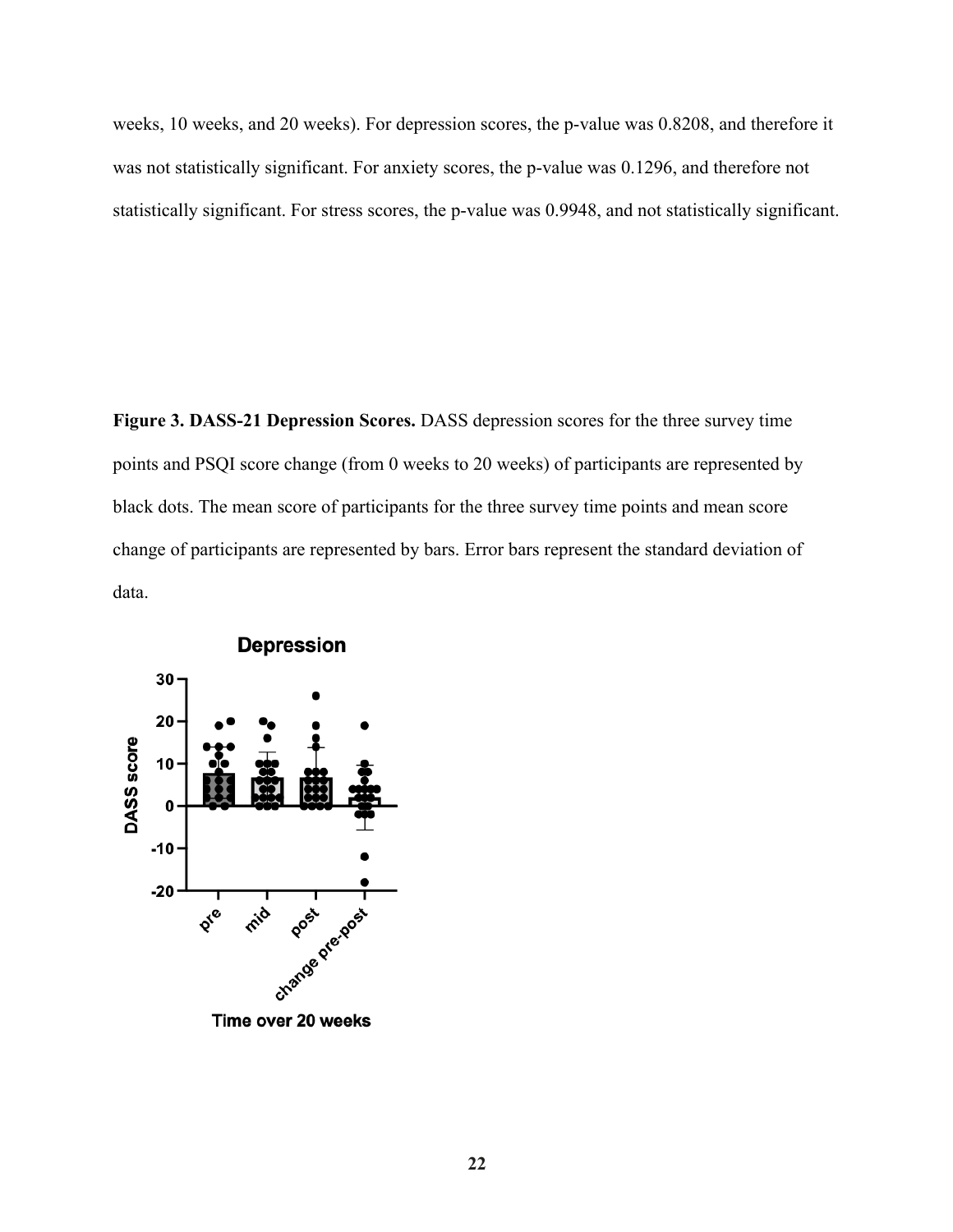**Figure 4. DASS-21 Depression Mean Scores.** The mean DASS depression scores of participants for the three survey time points and mean score change of participants are represented by bars. Error bars represent the standard deviation of data.



Time over 20 weeks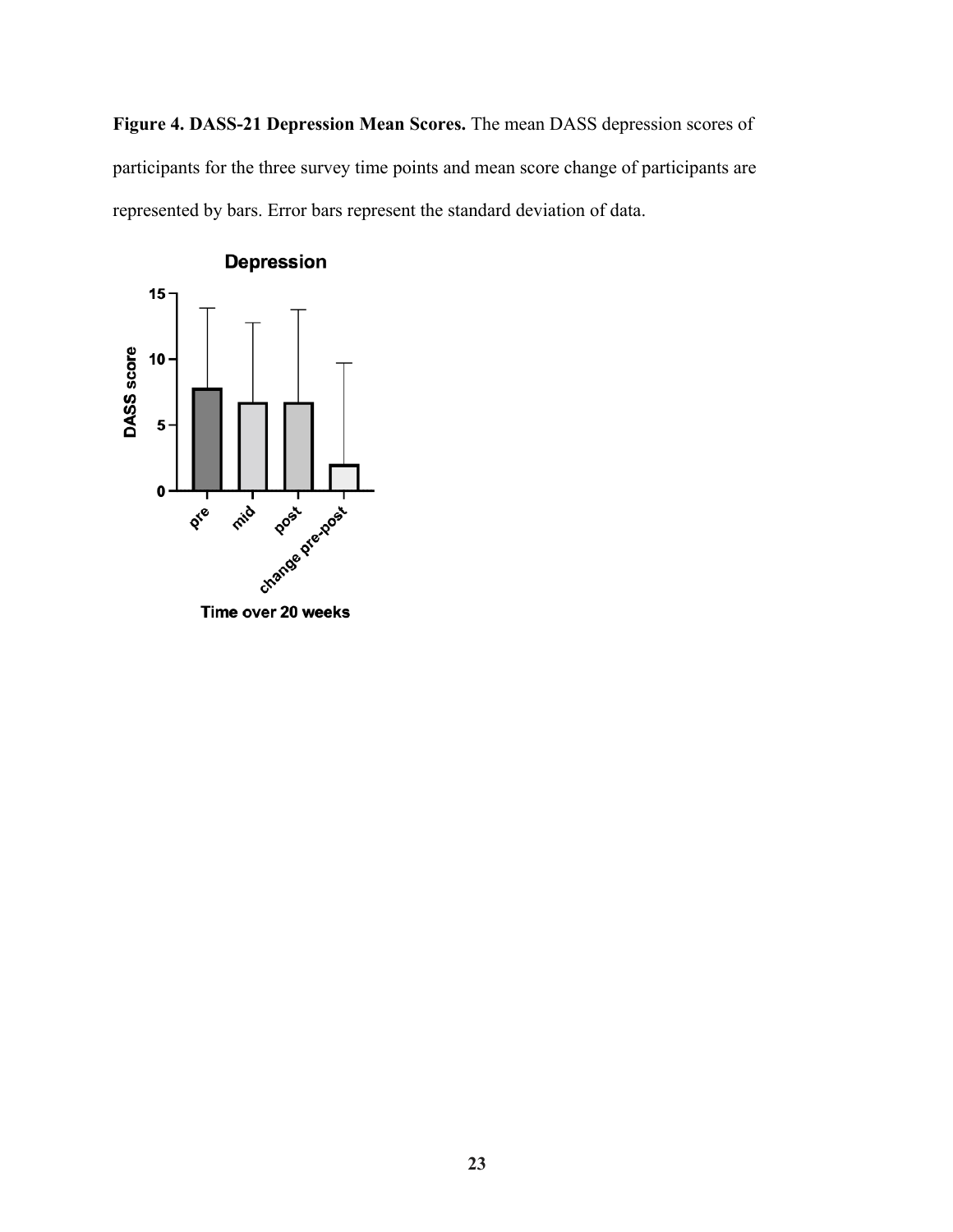**Figure 5. DASS-21 Anxiety Scores.** DASS anxiety scores for the three survey time points and PSQI score change (from 0 weeks to 20 weeks) of participants are represented by black dots. The mean scores of participants for the three survey time points and mean score change of participants are represented by bars. Error bars represent the standard deviation of data.



## **Anxiety**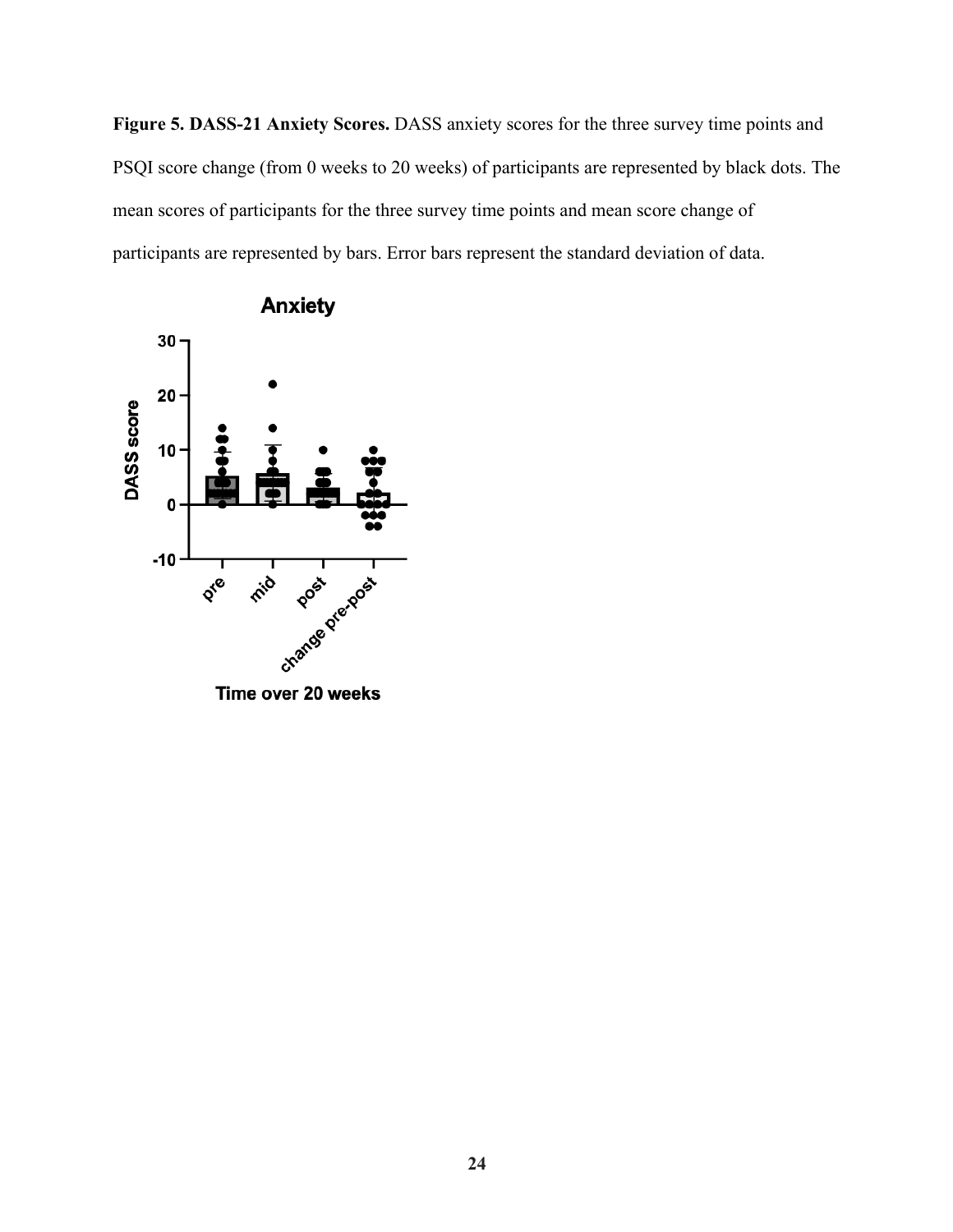**Figure 6. DASS-21 Anxiety Mean Scores.** The mean DASS anxiety scores of participants for the three survey time points and mean score change of participants are represented by bars. Error bars represent the standard deviation of data.



Time over 20 weeks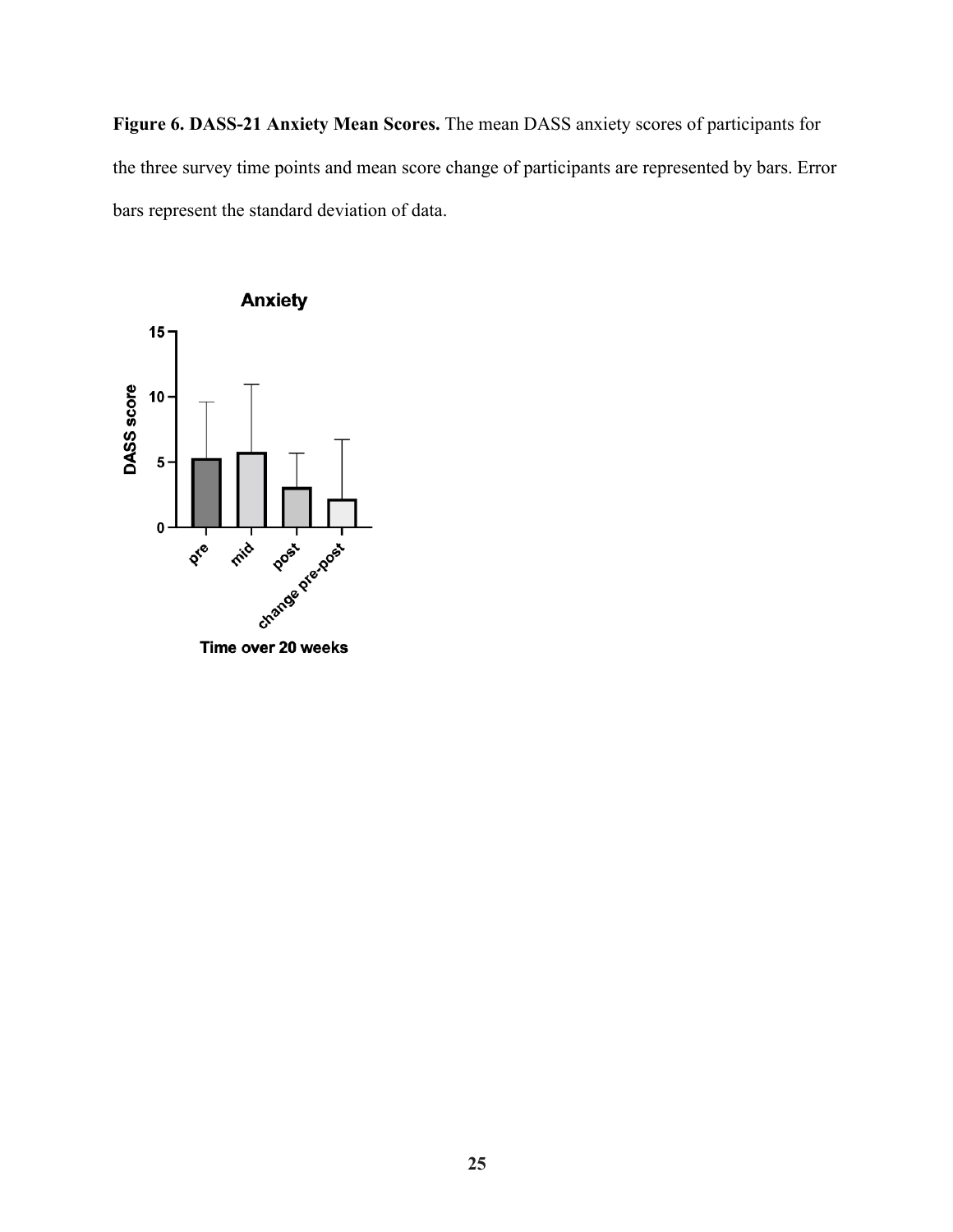**Figure 7. DASS-21 Stress Scores.** DASS stress scores for the three survey time points and PSQI score change (from 0 weeks to 20 weeks) of participants are represented by black dots. The mean scores of participants for the three survey time points and mean score change of participants are represented by bars. Error bars represent the standard deviation of data.



Time over 20 weeks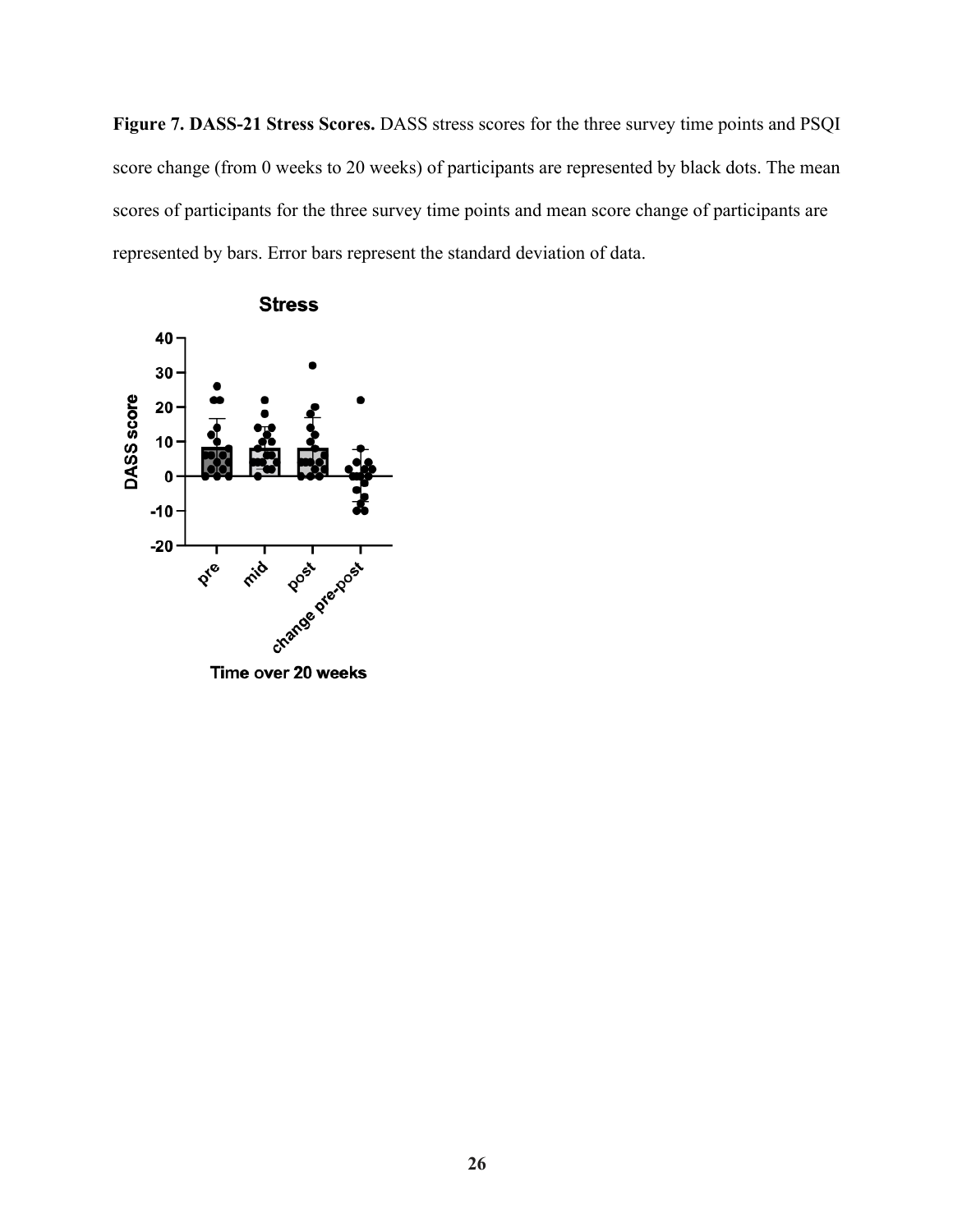**Figure 8. DASS-21 Stress Mean Scores.** The mean DASS stress scores of participants for the three survey time points and mean score change of participants are represented by bars. Error bars represent the standard deviation of data.



#### **Discussion**

Poor sleep quality can have adverse effects on physical and mental health with both short term and long-term consequences. Studies have found evidence that changes in sleep duration and sleep-disordered breathing can play a role in insulin resistance, type-2 diabetes, obesity, cardiovascular disease, and metabolic syndrome (Koren et al. 2016). In another study, poor sleep quality has been found to have a significant relationship with hypertension (Lo et al. 2018). Sleep quality negatively affects physical health in many ways, especially when related to metabolic syndrome related diseases.

Metabolic syndrome refers to a variety of factors (including but not limited to obesity, high blood pressure, and low serum HDL cholesterol) that can predict the risk of Type 2 diabetes mellitus and cardiovascular disease (Jennings et al. 2007). It has been found in a survey that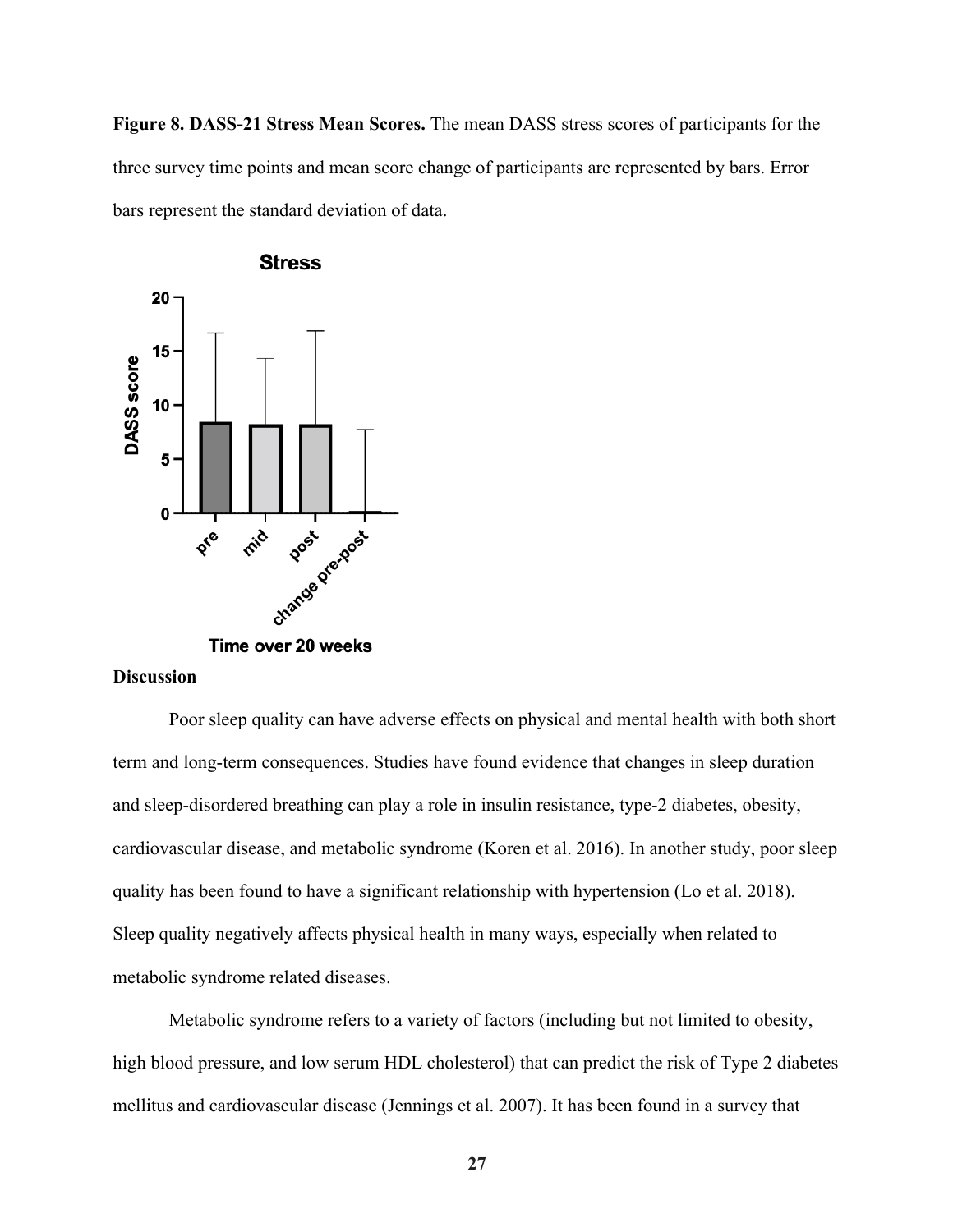there was more than a 35% increase in metabolic syndrome prevalence from the years 1988-1994 to 2007-2012 among adults in the United States (Moore et al. 2017). The increase in prevalence in metabolic syndrome in the United States is a concern for many. Since sleep hygiene has an impact on metabolic syndrome, how one can improve sleep quality is a research topic of interest.

Sleep quality can also impact mental health. Results from a study of university students suggest that there is a significant relationship between sleep quality and depressive symptoms (Dinis and Bragança 2018). Another study found a strong association between sleep quality and mental health (Clement-Carbonell et al. 2021). Sleep quality has an association with mental health. This is why it was also of interest to look at mental health changes throughout the duration of the DFEND program.

The main objective of this study was to determine the effect of a 20-week behavior and health educational program on the ability of participants to achieve their health goals and improve their health behaviors related to sleep quality. The hypothesis was that attending the behavior and health program will improve the sleep quality of participants and that increased participation in the program will lead to greater success in attaining their goals related to sleep quality. Another hypothesis was that emotional state would improve over time during the attendance of the program. Over time, the mean global PSQI scores of participants decreased over time from 0 weeks, 10 weeks, and 20 weeks. However, the relationship between duration of participation in the program and PSQI score was not found to be significant. The mean DASS-21 depression and anxiety scores decreased from 0 weeks to 20 weeks. The mean DASS-21 stress score had a very slight change (less than one point) from 0 weeks to 20 weeks. However, none of the DASS-21 scores had a significant relationship with participation in the program.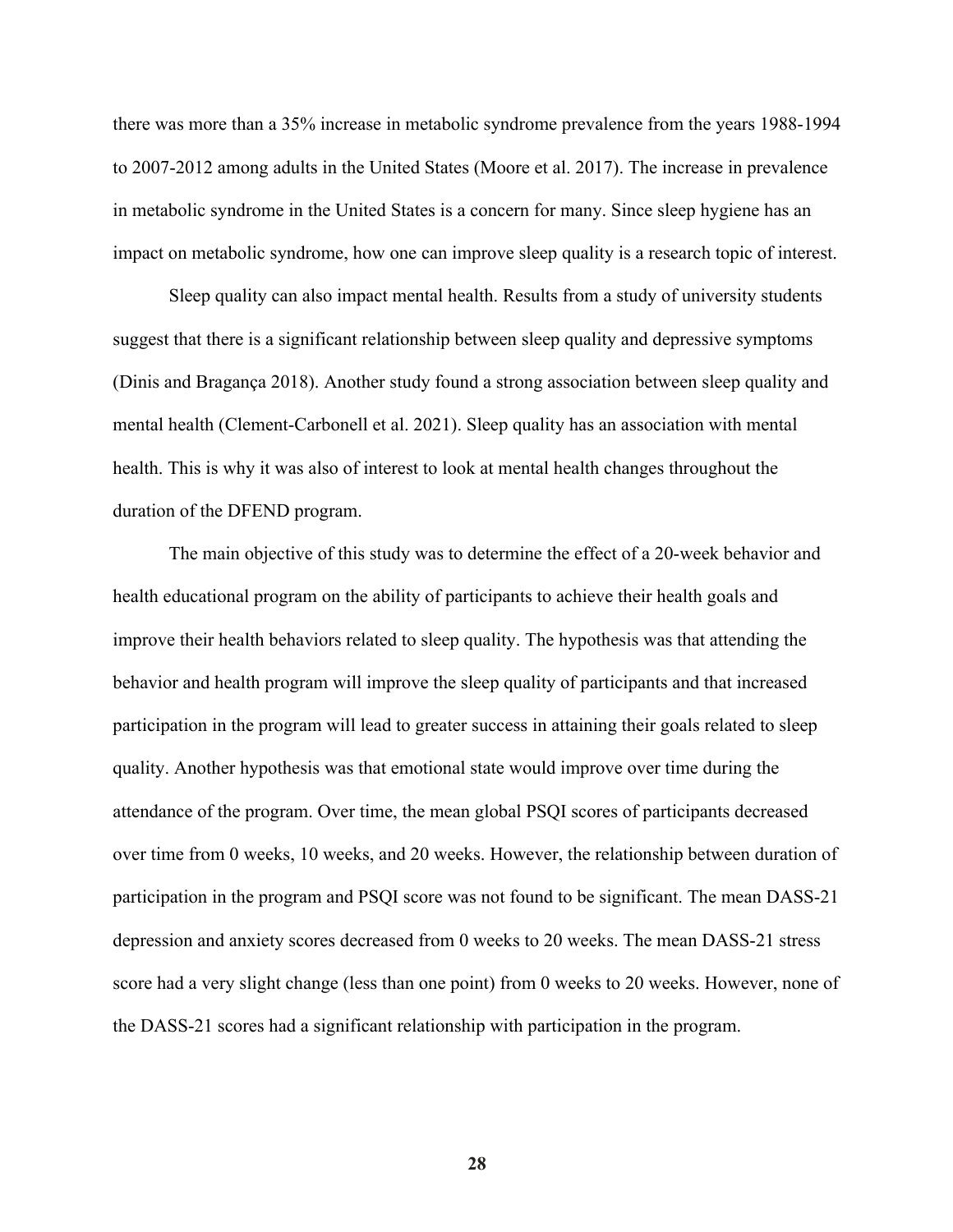Participation in health educational and similar programs promote positive health behaviors and reaching health goals. One reason why positive health behaviors could have been promoted is because of the presence of social support (Jane et al. 2018). The DFEND program offered social support. There were experts participants could talk to, and participants met with speakers and other participants every week. Social support was also found in the usage of social media. In addition to attending the weekly meetings, participants were able to participate in a Facebook group. These many avenues of social support could be a reason for improved health outcomes among participants in the DFEND program.

Even though the results from this research were not statistically significant, it is worth noting that mean scores for sleep quality decreased over time. The limitations of this study were the small sample size and the self-reported aspect of the surveys. Only 68 people participated in the study. Not every participant completed all the surveys. Out of the 68 participants, 17 completed all three survey portions for PSQI. 19 out of 68 participants had depression subscale scores for all three survey portions for DASS-21. 18 out of 68 participants had anxiety subscale scores, and 17 of 68 participants had stress subscale scores. This discrepancy of number of participants with depression, anxiety, and stress scores may be due to skipped questions in a subscale in the DASS-21 survey. If more people in the study participated in all of the surveys, it might have been possible to collect statistically significant data. It could also be possible to have statistically significant data if there were more total participants in the study. This could have been possible through better outreach. The surveys were self-reported online questionnaires which could mean that participants may not have accurately assessed and reported their behaviors. The gender ratio of the participants was imbalanced because there were more females. This could limit generalizability of the results.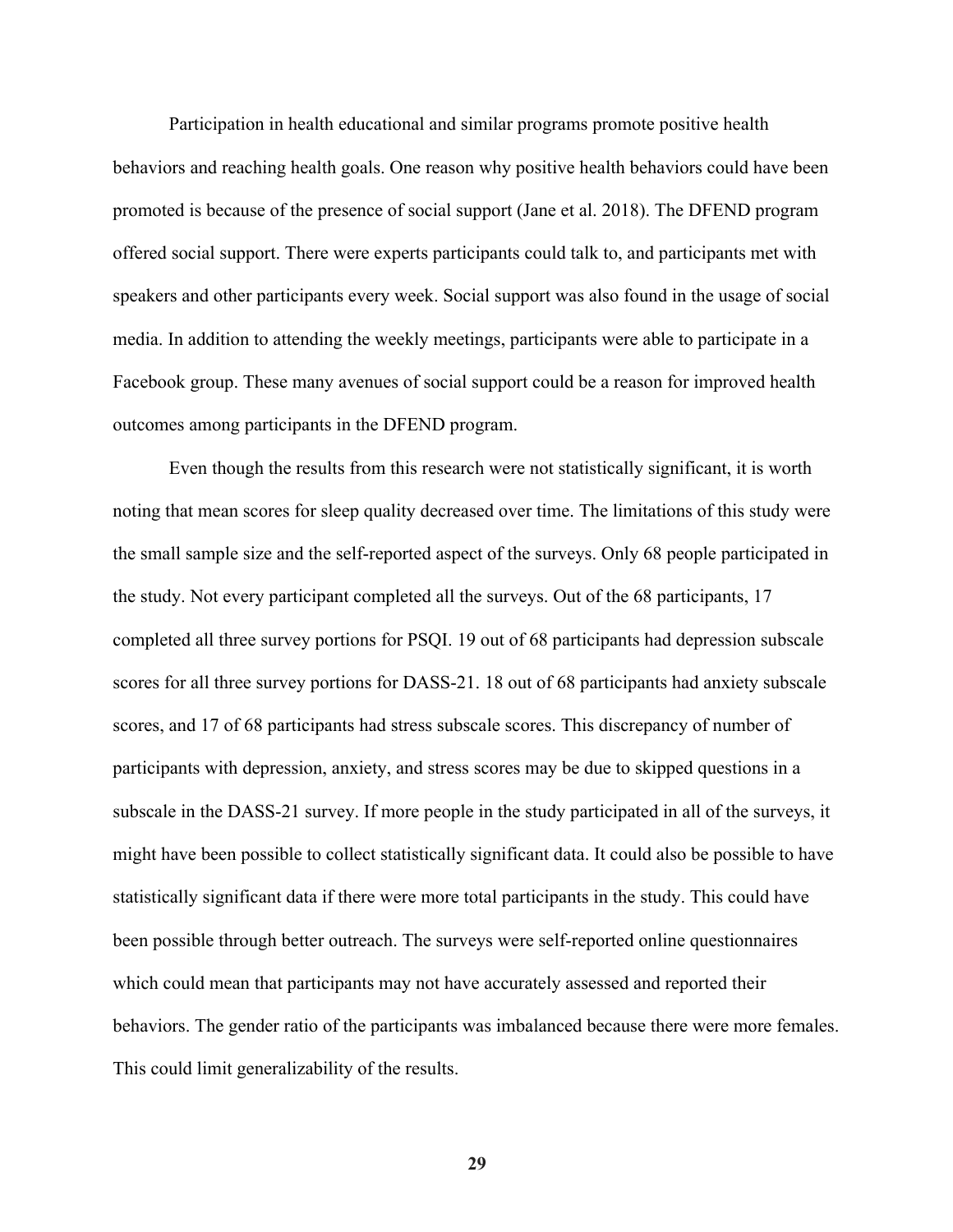More research could be done to see how health educational programs that promote healthy behaviors have an impact on sleep quality and participants trying to reach their sleeprelated goals. It would also be interesting to see how health educational programs have an effect on other health goals, behaviors, and outcomes as well. This research is important because health educational programs can potentially improve a person's health and well-being.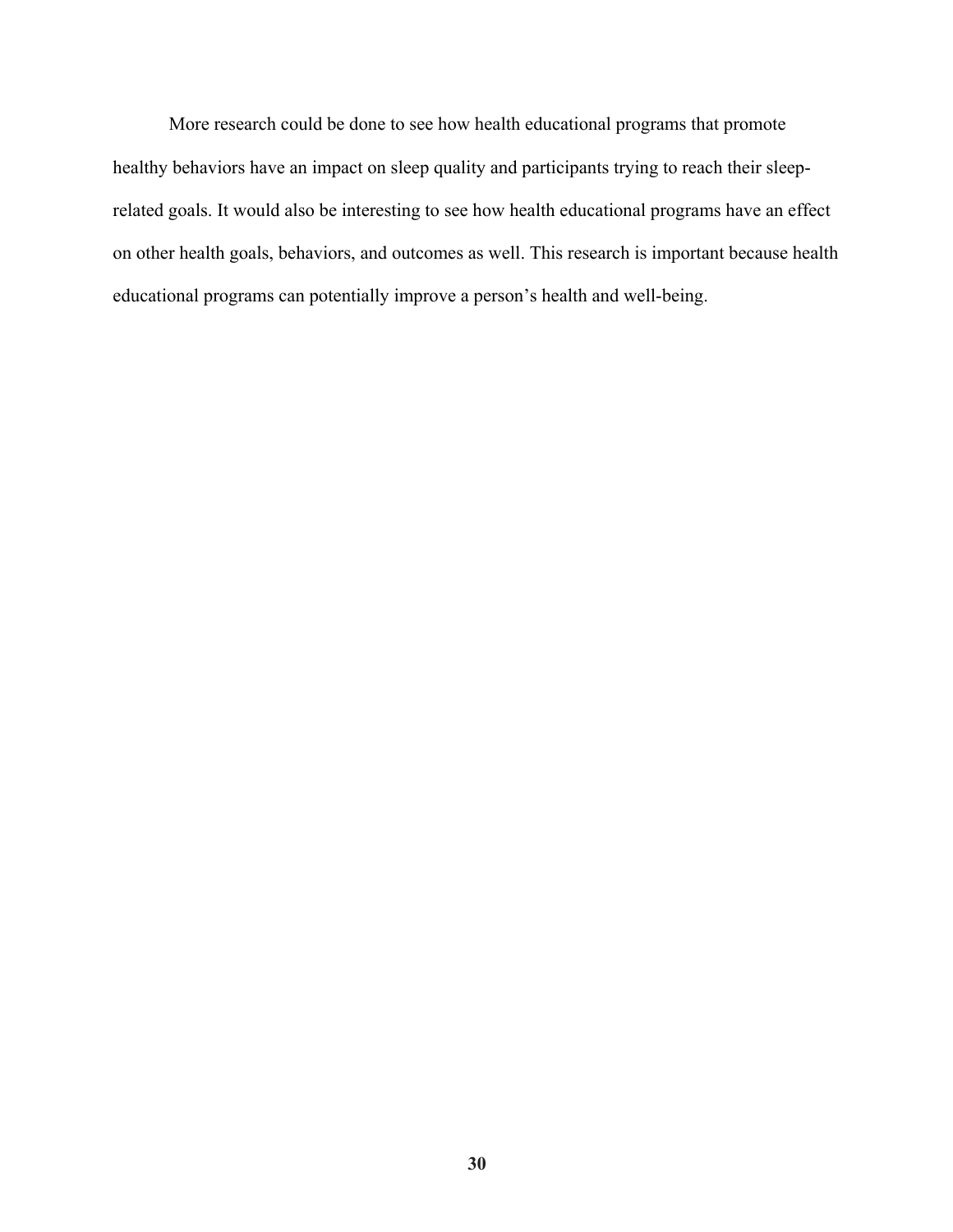#### **References**

- Chin SO, Keum C, Woo J, Park J, Choi HJ, Woo J, Rhee SY. 2016. Successful weight reduction and maintenance by using a smartphone application in those with overweight and obesity. Scientific Reports. 6(1). doi:10.1038/srep34563. https://www.nature.com/articles/srep34563.
- Chiou S-T, Chiang J-H, Huang N, Chien L-Y. 2014. Health behaviors and participation in health promotion activities among hospital staff: which occupational group performs better? BMC Health Services Research. 14. doi:10.1186/1472-6963-14-474. [accessed 2020 Jan 11]. https://www.ncbi.nlm.nih.gov/pmc/articles/PMC4282514/.
- Clement-Carbonell V, Portilla-Tamarit I, Rubio-Aparicio M, Madrid-Valero JJ. 2021. Sleep Quality, Mental and Physical Health: A Differential Relationship. International Journal of Environmental Research and Public Health. 18(2):460. doi:10.3390/ijerph18020460.
- Dinis J, Bragança M. 2018. Quality of Sleep and Depression in College Students: A Systematic Review. Sleep Science. 11(4):290–301. doi:10.5935/1984-0063.20180045. https://www.ncbi.nlm.nih.gov/pmc/articles/PMC6361309/.
- Jane M, Hagger M, Foster J, Ho S, Pal S. 2018. Social media for health promotion and weight management: a critical debate. BMC Public Health. 18. doi:10.1186/s12889-018-5837-3. https://bmcpublichealth.biomedcentral.com/articles/10.1186/s12889-018-5837-3.
- Jennings JR, Muldoon MF, Hall M, Buysse DJ, Manuck SB. 2007. Self-reported Sleep Quality is Associated With the Metabolic Syndrome. Sleep. 30(2):219–223. doi:10.1093/sleep/30.2.219.
- Koren D, Dumin M, Gozal D. 2016. Role of sleep quality in the metabolic syndrome. Diabetes, Metabolic Syndrome and Obesity: Targets and Therapy. 2016(9):281–310. doi:10.2147/dmso.s95120. https://www.ncbi.nlm.nih.gov/pmc/articles/PMC5003523/.
- Lo K, Woo B, Wong M, Tam W. 2018. Subjective sleep quality, blood pressure, and hypertension: a meta-analysis. The Journal of Clinical Hypertension. 20(3):592–605. doi:10.1111/jch.13220.
- Lv N, Azar KM, Rosas LG, Wulfovich S, Xiao L, Ma J. 2017. Behavioral Lifestyle Interventions for Moderate and Severe Obesity: A Systematic Review. Preventive medicine. 100:180– 193. doi:10.1016/j.ypmed.2017.04.022. [accessed 2021 Feb 19]. https://www.ncbi.nlm.nih.gov/pmc/articles/PMC5503454/.
- Medic G, Wille M, Hemels M. 2017. Short- and long-term health consequences of sleep disruption. Nature and Science of Sleep. Volume 9:151–161. doi:10.2147/nss.s134864.
- Moore JX, Chaudhary N, Akinyemiju T. 2017. Metabolic Syndrome Prevalence by Race/Ethnicity and Sex in the United States, National Health and Nutrition Examination Survey, 1988–2012. Preventing Chronic Disease. 14. doi:10.5888/pcd14.160287. https://www.cdc.gov/pcd/issues/2017/16\_0287.htm.